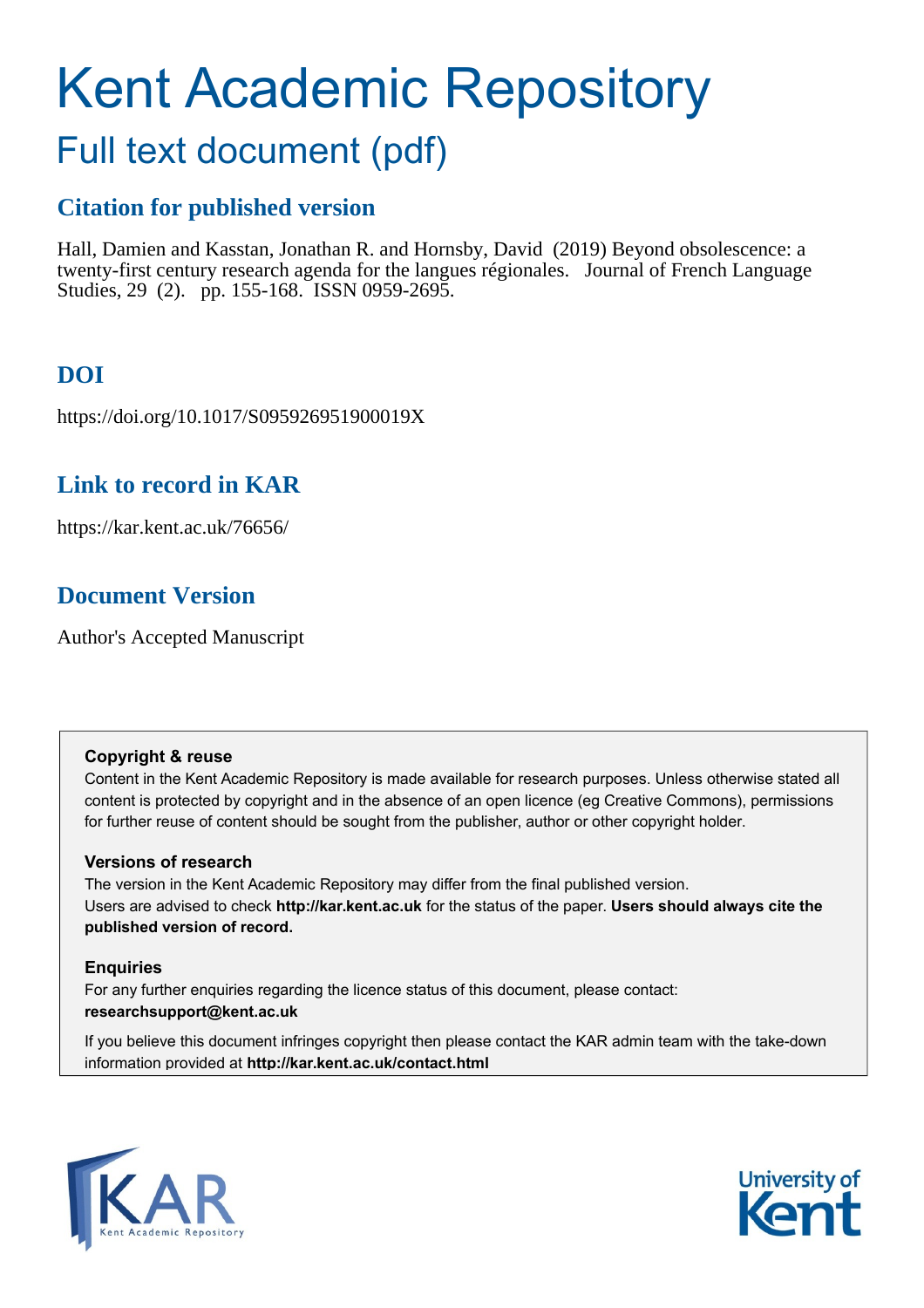#### **Beyond obsolescence: A twenty-first century research agenda for the**

*langues régionales* DAMIEN HALL<sup>a</sup> JONATHAN R. KASSTAN<sup>b</sup> DAVID HORNSBYc

*a Newcastle University*

*b University of Westminster*

*c University of Kent*

'It is fair to say that variationist sociolinguistics as a whole has not been energetically engaged with underrepresented languages'. This clarion call by Stanford (2016: 526) sums up in a few words our rationale for bringing together the studies presented in this volume. Among all underrepresented languages, we believe that the French *langues régionales* (as defined by the Ministère de la Culture, 2018; henceforth LR) show particularly well why variationist sociolinguistics would profit from greater engagement with such varieties. This is why we proposed to the *Journal of French Language Studies* a volume in which not a single article on French itself would appear. We are, temporarily, interpreting the *French* in the journal title as meaning 'found in France', and we are grateful that the journal editors for agreeing to a temporary reinterpretation we felt timely and necessary. Barely a generation ago, academic discussion of France's regional languages rarely ventured beyond a lament for their impending demise, but, a combination of factors, from the advent of the European Charter for Regional or Minority Languages (still unratified by the Republic, *cf* most recently Harrison and Joubert, 2019; Roger, 2019) to new communication media, diversified speaker bases, and theoretical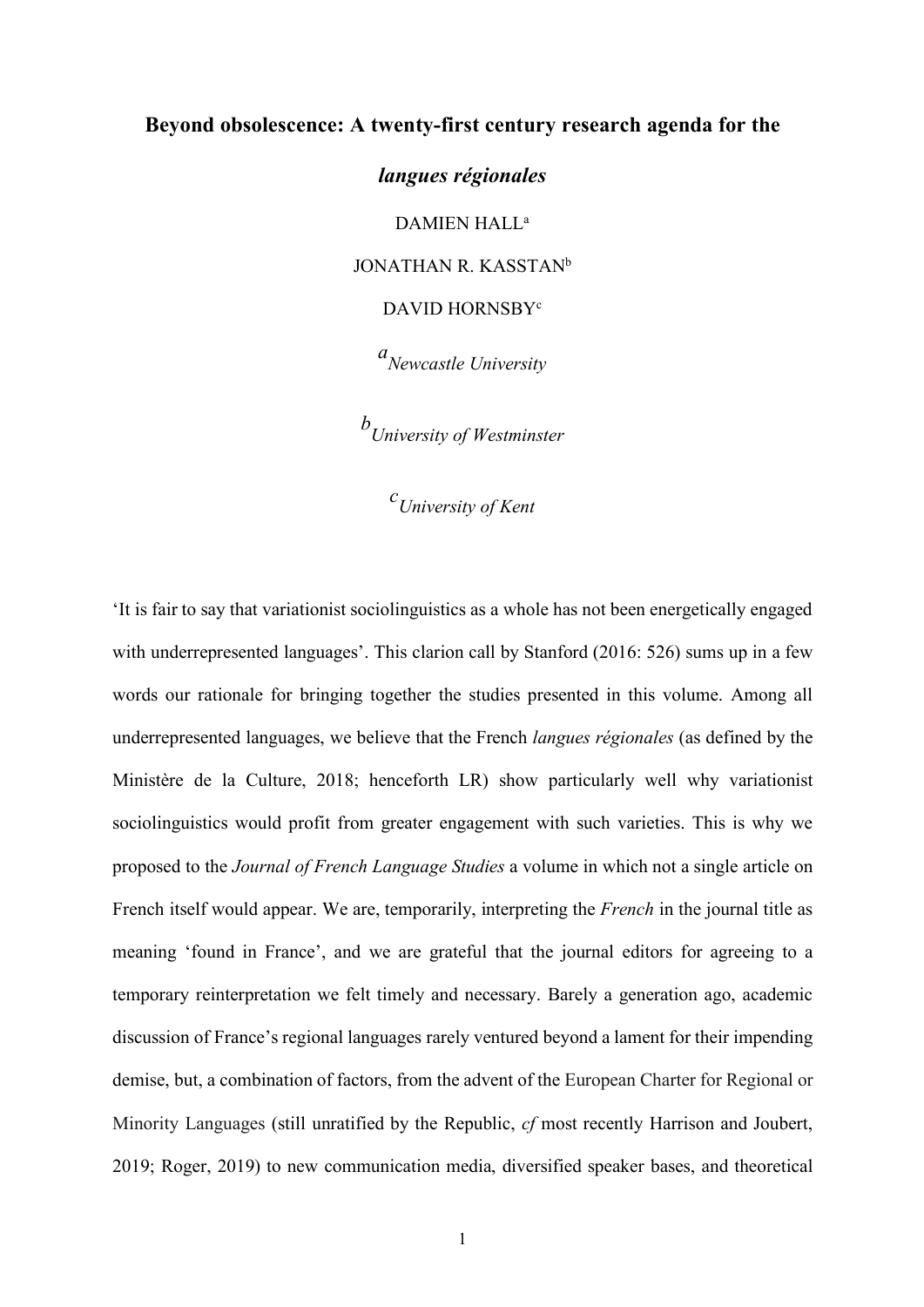and methodological advances, have awakened new scholarly interest in these varieties from a wide range of perspectives. In compiling a volume on this particular topic, we were especially mindful of six key themes, which we enumerate below, and to which our contributors have energetically responded.

## **1 VARIATIONIST SOCIOLINGUISTIC WORK SHOULD BE DONE ON MORE LANGUAGES**

Variationism as currently understood began, in a sense, with regional languages in francophone Europe. Gauchat's (1905) apparent-time study of Francoprovençal as spoken in the Swiss village of Charmey is frequently lauded as a pioneering piece of sociolinguistic research (see *e.g* Labov, 1994: 85-86; Chambers, 1995: 15-16).<sup>1</sup> Gauchat's work was significant enough to merit a real-time follow-up study by Hermann (1929), but since the variationist turn of the late 1960s attention has been focused predominantly on the anglophone world. Stanford (2016) is the clearest recent call to action for variationist sociolinguistics to move beyond the English data on which it was mostly born.

There are exceptions to the English generalization, of course. Stanford mentions Sankoff and Cedergren's pioneering early work in Papua New Guinea (Tok Pisin), Panama City (Spanish) and Montreal (French) (Sankoff, 1980 [1976]; Cedergren, 1973; Vincent, Laforest and Martel, 1995). There is also recent variationist work on endangered languages besides Stanford (2016): Stanford and Preston (2009) and Hildebrandt, Jany and Silva (2017) are good recent examples. The journal *Asia-Pacific Language Variation*, founded in 2015, now regularly publishes articles on threatened and lesser studied languages alongside dominant ones such as Mandarin and Japanese. However, recent surveys of the sorts of language communities

 <sup>1</sup> While Labov (1994: 141) refers to the 'Romance dialects' of Charmey, Chambers (1995: 16) describes the *patois* of Charmey as a 'French vernacular'. However, the features outlined in Gauchat (1905) are definitively Francoprovençal and not (regional) French: *e.g* palatalization of laterals before obstruents, tensing of Latin wordfinal A etc.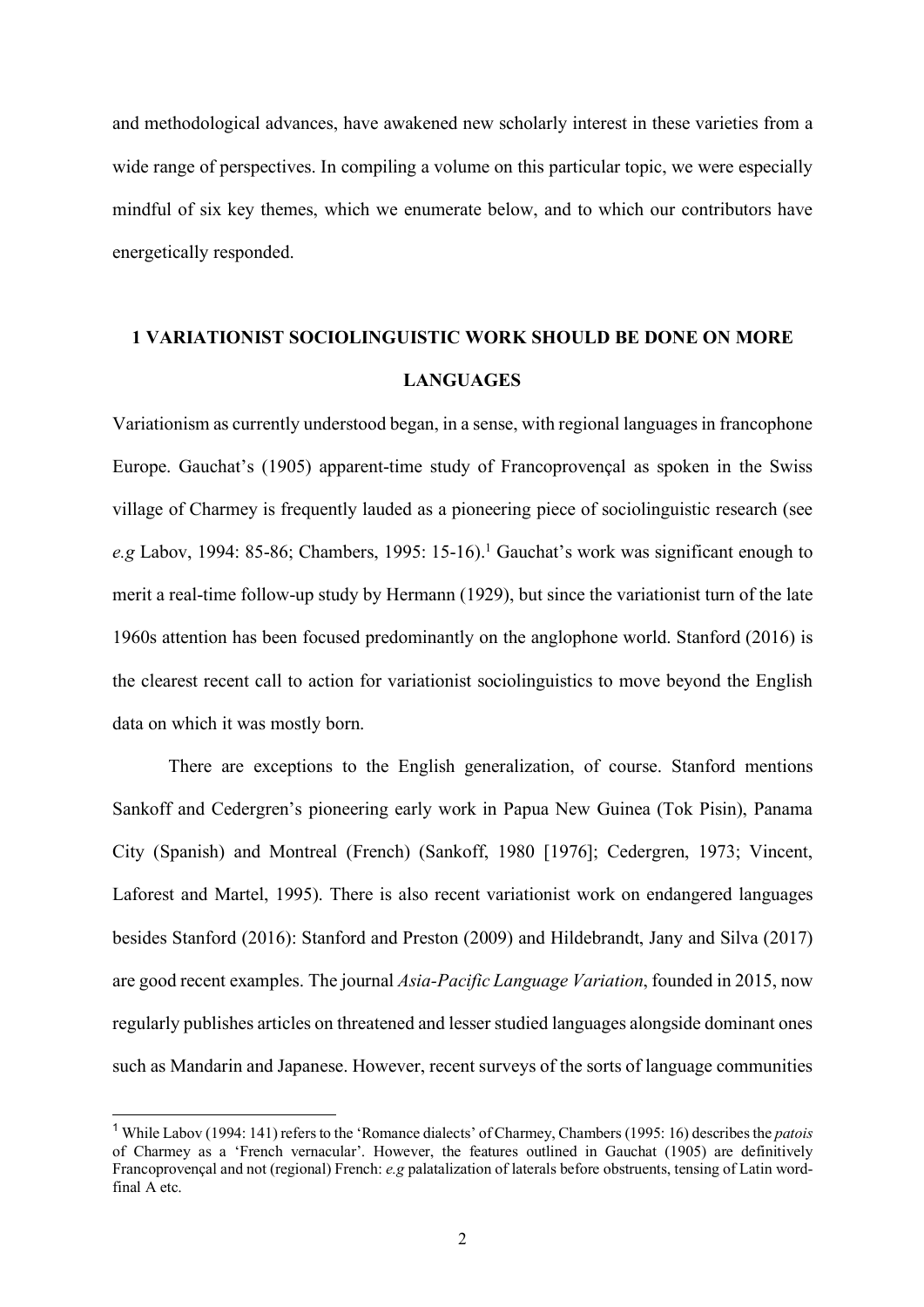studied in our flagship journals and conference series (*cf* Nagy and Meyerhoff, 2008; Guy and Adli, 2019) demonstrate that monolingual speakers of dominant European languages remain the bedrock on which our sociolinguistic theorizations are based (*e.g* Bell, 2016; Meyerhoff *et al*, fc.).

Of course, 'working with other languages' is not as simple as taking a template developed largely on English and fitting the data from other languages into it. When variationists move out of the modern developed-world English-speaking cities in which their universities are likely to be found, and seek to apply their techniques to underrepresented languages, there are very likely to be social challenges as well as linguistic ones (Labov, 2015; Meyerhoff, 2017; Chirkova *et al*, 2018). Underrepresented languages are rarely found either in cities or in the developed world, and are consequently unlikely to follow variationist models developed for use in modern, urban societies with established social hierarchies. Labov himself has warned against such assumptions (2016: 586):

Though my New York City study was generally well received, I noted in the years that followed a tendency to regard it as a claim that class stratification of linguistic variables, measured by occupation, education and income, would be found everywhere in the world. Of course, no such claim was intended. In fact, I often wondered whether the techniques we had developed for the study of variation in the Western metropolis, measuring, comparing and counting the use of variants over time, would have any application to the study of little-known languages where the linguist is under an imperative to describe the basic elements and structures before the object of description disappears. Small differences in vowel quality or suffix realization might have to take second place to the description of major constituents.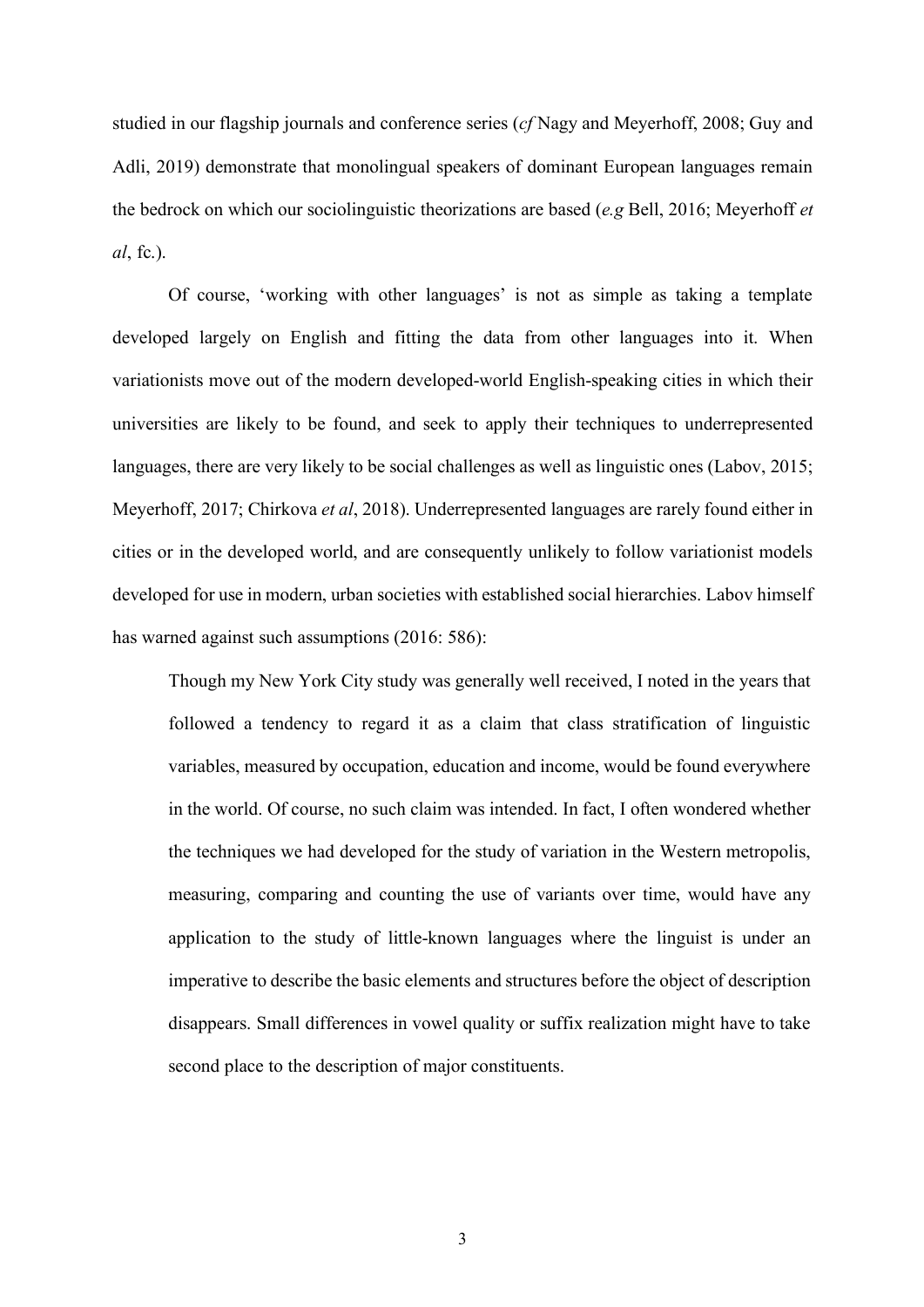Low speaker numbers, as Müller (2011a) points out, pose a further challenge, as does the linguistic heterogeneity which often accompanies the absence of an accepted, codified standard. These factors also cast serious doubt over the usefulness of the statistical tests common in variationist research, because in general – for multivariate analysis, logistic regression and even a simple chi-square test – the more tokens, the better, and modelling can fail or mislead if token numbers are too low.

However, as this volume demonstrates, these social and statistical challenges are not insuperable, and if linguists are willing to take up the challenge of overcoming them, the rewards can be great (as Labov, 2015 and Meyerhoff, 2017 have argued). A number of articles in this issue have necessarily had to adapt traditional variationist research designs for new contexts, and this has meant grappling with issues such as sample representativity and low token counts. Burnett's article for instance uses historical data from the *Atlas linguistique de la France* (Gilliéron and Edmont, 1902-1910) to test the hypothesis that variable *mie*-dropping (*i.e* secondary negation) in moribund northern *oïl* varieties can be shown to be conditioned by the same sorts of probabilistic factors that constrain morpho-syntactic variation in synchronic studies. She demonstrates that generalized linear mixed-effects modelling can be used in spite of the atlas' very small and highly variable sample of the phenomenon she investigates. Her work echoes Trudgill (1999: 319) in reminding us not to ignore low token counts; in this case a small sample can be rigorously investigated to establish what social life of language may yet be explored in the historical record, thus also contributing to the relatively young field of historical sociolinguistics.

#### **2 THEORIES SHOULD BE TESTED ON OTHER LANGUAGES**

Since Chomsky (1967: 7) at least, linguistics has generally held its theories to be 'systems of hypotheses concerning the general features of human language'. It follows from this that the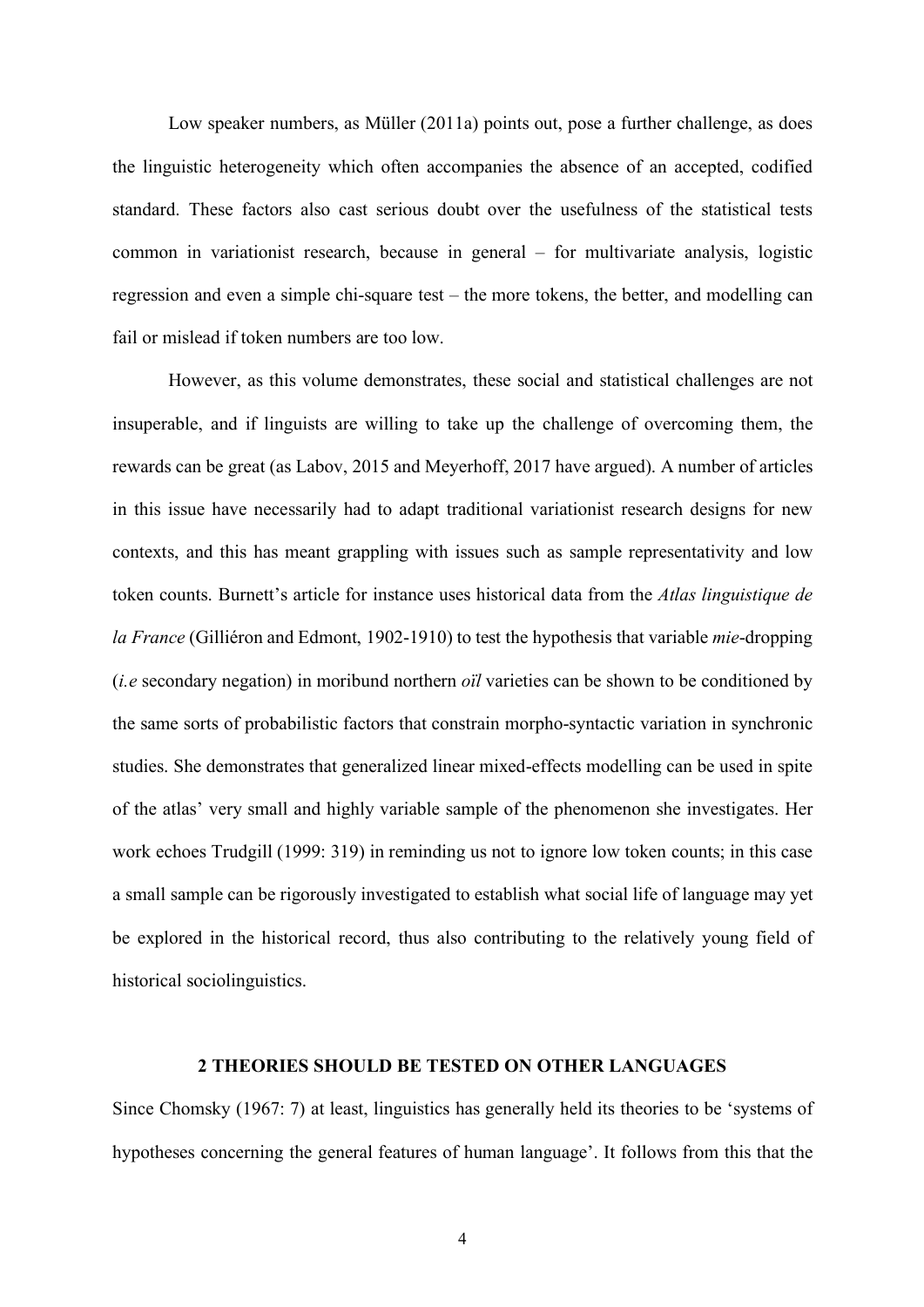theories should be tested on the widest possible range of languages, to get as close as possible to explanatory adequacy in Chomsky's terms. For many years from the beginning of generative linguistics, however, theories tended to be formulated on English or another major language of the Western world, and not explicitly tested on lesser known language. This Special Issue is broadly sociolinguistic in orientation, and our contention as editors is not simply that excessive anglocentrism in sociolinguistics is limiting and dangerous, though this is undoubtedly the case (as others have argued, *e.g* Smakman, 2015). We also feel a Special Issue on the LRs is timely because these languages raise questions of a different order from those of the major, standardized languages with which linguists happen to be most familiar, and which, as Trudgill (2011) has pointed out, are historically atypical on a number of levels. Far from being outliers of little theoretical interest, minority, threatened languages spoken in peripheral areas within modern nation-states, often with a longer historical pedigree than their more powerful neighbours, are precisely where the sociolinguist's attention should be directed. And yet, while the birth of the *Journal of French Language Studies* in 1991 testified to a desire to focus scholarly attention on languages other than English, minority languages are still only rarely the objects of theoretical reflection. This was enough of a problem that Smith and Maiden (1995: x) felt it necessary to point out that their volume, *Linguistic Theory and the Romance Languages*, was an exception to the rule. Fortunately, in recent years, LRs have been the subject of a growing amount of theoretical and instrumental work which explicitly seeks to integrate findings about them into our cross-linguistic knowledge.

 Picard, the subject of two contributions to this volume, is the LR which has perhaps contributed most to advancing linguistic theory. This is especially true in phonetics and phonology, starting with the work of Fernand Carton from the 1970s onwards (*e.g* Carton, 1981). In recent years, Julie Auger, the co-author of a contribution to this volume, and her many collaborators and students have been working with Picard to both test and advance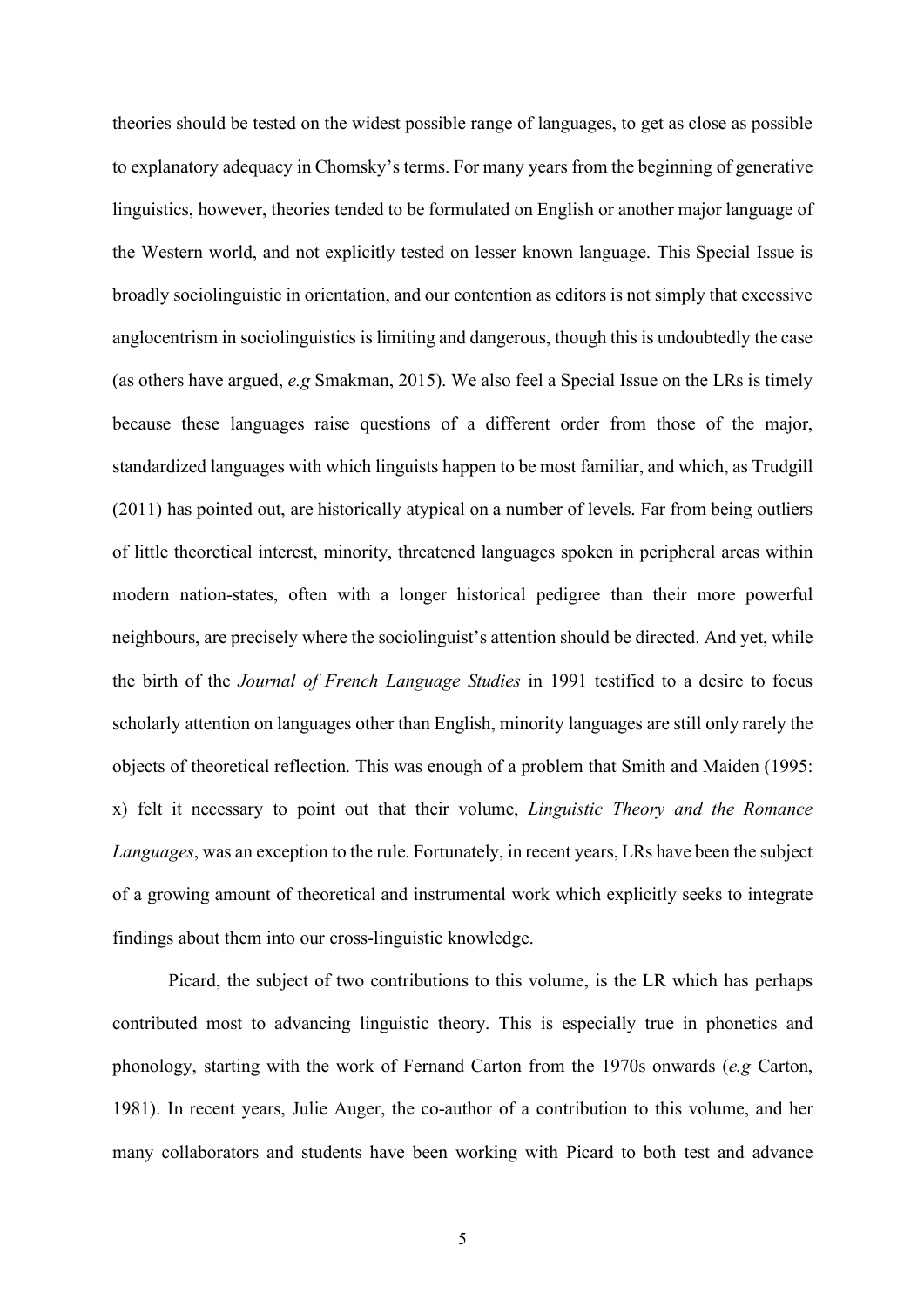theorizations in linguistics, both in 'phon-phon' (*e.g* Hendrickson, 2013; Dow, 2014) and in other areas, particularly the separation of closely-related grammars (Auger and Villeneuve, 2008; Villeneuve and Auger, 2013).

A phonetic category which has received considerable attention in the LR literature recently is that of the laterals, particularly in relation to Occitan and related varieties (*e.g* Müller 2011a, b). In the current volume, Mooney and Hawkey identify a merger of the palatal lateral approximant  $/K/$  and the median approximant  $/j/$  in both Occitan and Catalan, which they diagnose through a synchronic analysis of variation between the two variants. The study of this merger in the context of language contact is fruitful, as French underwent the merger in the 19th century, and so the context provides fertile ground for comparative sociolinguistic analysis. In this study, the authors ask whether the change can be attributed to contact effects, or whether it is in fact internally motivated, given that  $|\Lambda| > |i|$  is commonly attested in Romance (see *e.g* Wheeler, 1988). Interference of the kind studied in that work, between closely related but independent L1 and L2 phonological systems, can only be explored in the context of contact between a dominant language and a dominated one, of which France, with its long tradition of linguistic centralism, offers plenty of examples.

France's LRs also offer fertile ground on which to test and better understand advancements in phonetics and phonology from a diachronic perspective. While a study in historical phonology rather than variationist sociolinguistics, Egurtzegi's paper nevertheless has linguistic variation in a minority language at its core. The paper analyses the genesis of word-initial aspirated voiceless stops in the three varieties of Basque spoken in France (Eastern Basque). Unlike the Basque varieties of Spain, those of France are severely endangered. The varieties of France are also of interest because they preserve two features considered to be archaic in Basque as a whole: aspirated voiceless stops, and some survival of historical \*h as /h/. Contemporary Spanish Basque varieties have no aspirated voiceless stops, and have lost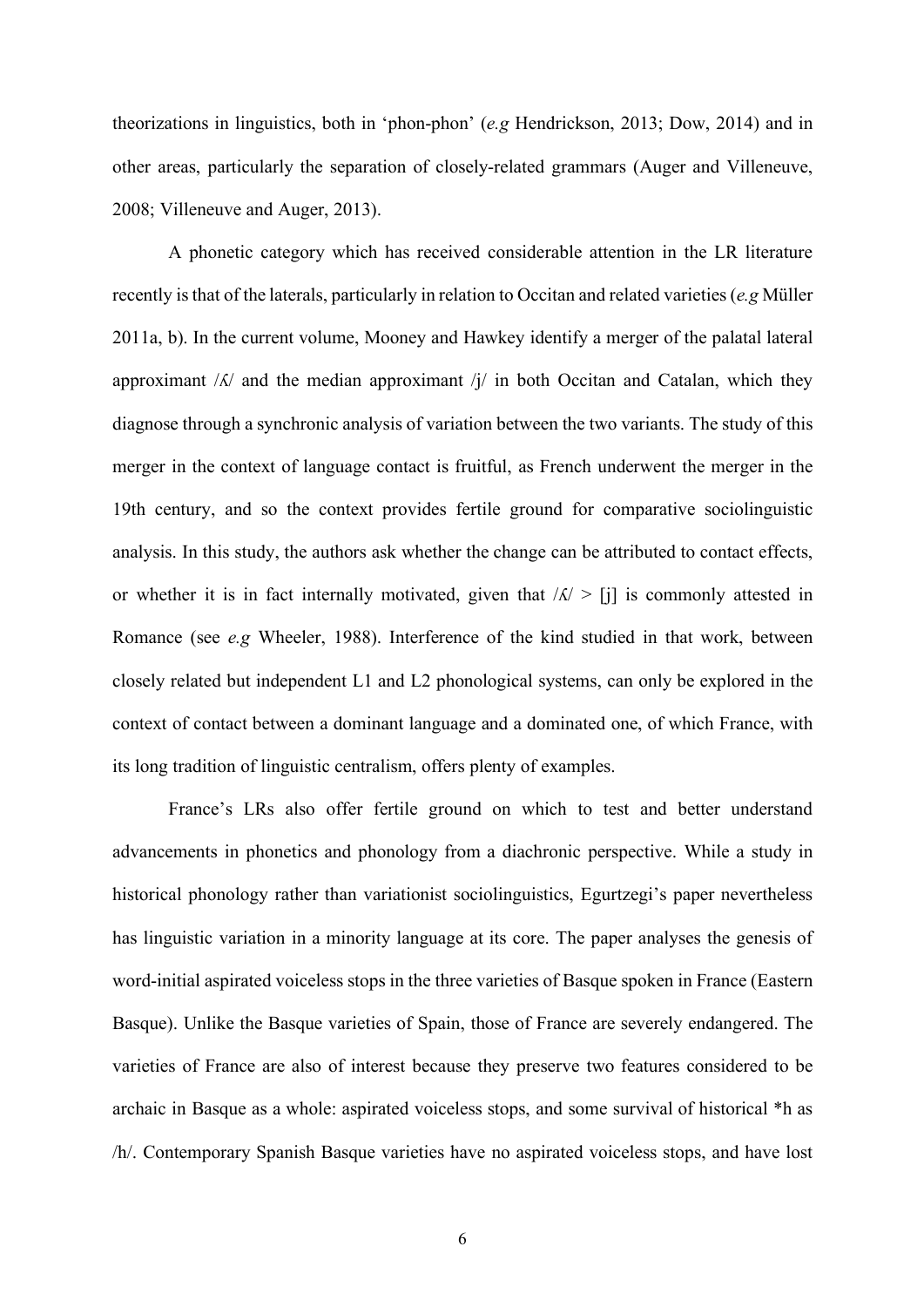\*h. Word-initial aspirated voiceless stops are argued in the literature to have arisen through a process of anticipatory voicelessness, whereby an original word-initial unaspirated voiced stop, followed in the next syllable by a voiceless stop, becomes voiceless through the spread of [ voiced]. Egurtzegi instead proposes that Eastern Basque word-initial aspirated voiceless stops arise by a process of perceptual metathesis, whereby speakers hear aspiration on a stop near the beginning of relevant words, and perceive it as originating on the first stop and not the second. The proposed analysis improves our explanation of the origin of Western Basque wordinitial aspirated voiceless stops in at least three ways. It accounts for an environment where aspiration does not occur (where the voiceless stop in the second syllable is preceded by a sibilant); it makes our account of aspirate dissimilation in Basque more economical, in that it need not now apply in one direction but not the other; and it offers an explanation of seventyyear-old observations of devoiced word-initial lenis stops, which are otherwise difficult to fit into contemporary theory. Once again, then, evidence bearing on old problems in LRs sheds light on modern phonology.

Syntactic theories and methods developed on more major languages have also been tested and extended through application to minority languages. In this issue, as we have seen, Burnett presents a quantitative analysis and syntactic reconstruction of negation markers in moribund *oïl* varieties based on historical evidence. Fifteen years ago, we saw the same in Haddican's syntactic and morphosyntactic work on Basque (Haddican, 2005; 2007). This work has also shown that, notwithstanding the reserve previously expressed about how minoritylanguage communities can be different from majority language ones, some situations can be found where sociolinguistic theory developed on major languages *does* apply in the minority context. Aurrekoetxea's (2010) computational work for instance shows that there is a demonstrable correlation between non-standard lexicon and non-standard morphology,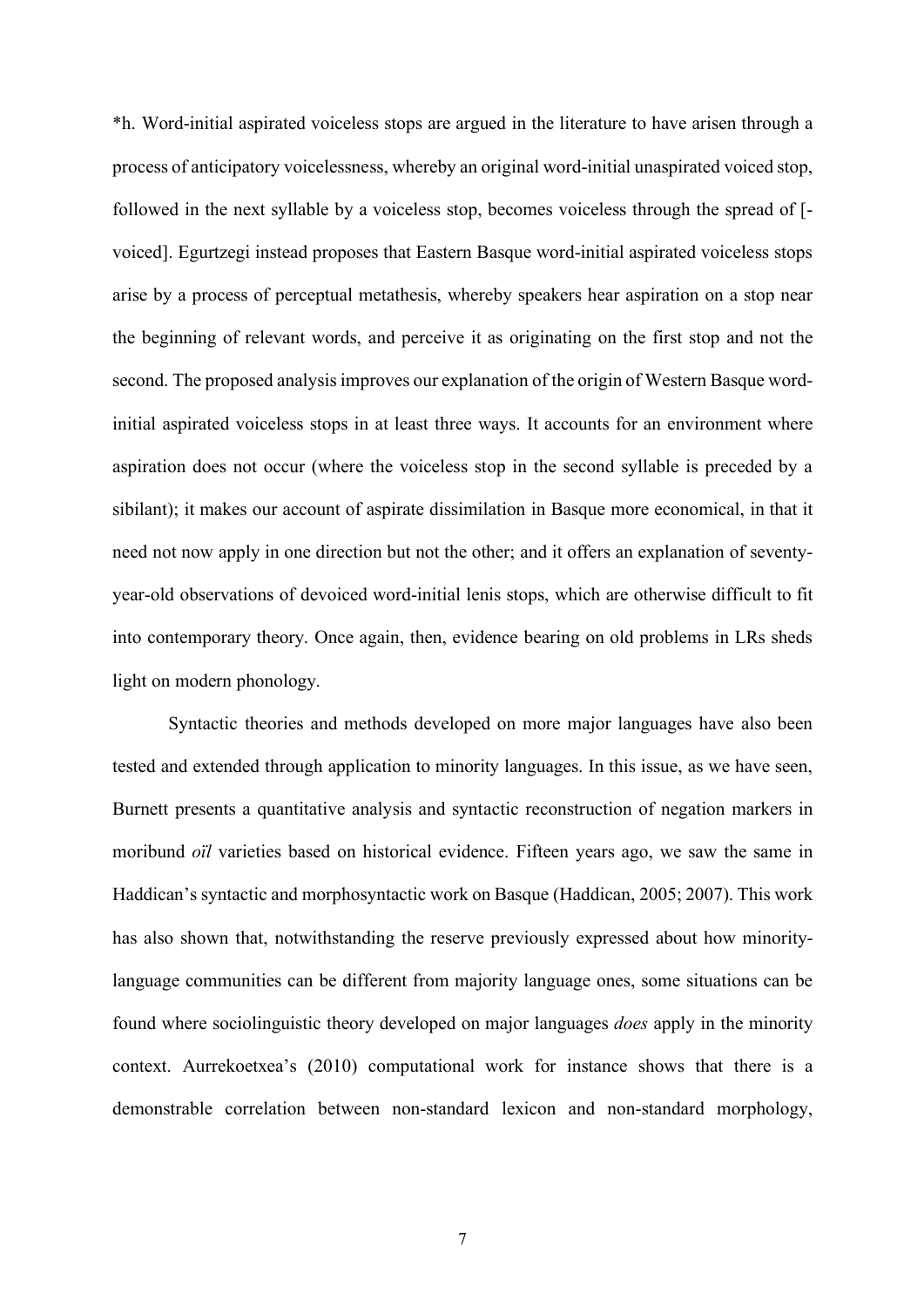phonology or syntax in different varieties of Basque, as has been demonstrated in more wellstudied languages.

While many of these studies have focused on the oldest generation of LR speakers, a common thread that underpins a body of recent work on LRs relates to learners of threatened minority varieties, too, and their role in shaping the sociolinguistic field.

#### **3 STANDARDIZATION WITHOUT ACCEPTANCE?**

Much sociolinguistic research has been conducted in societies, often anglophone, where the notion of a standard or prestige variety can be more or less taken as a given. Standard language ideology in western societies is commonly understood to be encultured and propagated by the dominant bloc made up of four key proponents (Education, Media, Entertainment, Industry), who belong to a larger power construct designed to maintain the dominant position of societal elites (Fairclough, 1989; Lippi-Green, 1994). This is particularly true of France, which, it has long been argued, has 'probably the most highly focused society in Europe, with Paris eclipsing regional economic and cultural centres to a greater extent than any other European capital' (Lodge 1993: 228-229, cited in Durand et al. 2013: 66). We need only look at the 2017 row over *écriture inclusive*, reaching as far as the Prime Minister, to see how attached the French state remains to standardization of the national language (*Circulaire du 21 novembre 2017 relative aux règles de féminisation et de rédaction des textes publiés au Journal officiel de la République française*; and, for a historical overview; see Schiffman, 1996). The standardization and reification of French in France has gone hand-in-hand with historical attempts to stamp out the varieties previously officially, and still widely unofficially, known as the *patois* (see de Certeau *et al*, 1975). These attempts have had profoundly negative consequences for the present state of the underrepresented languages discussed here, even if some commentators (*e.g* Oakes, 2017) are now more optimistic than they were. It is certainly ironic that, on the one hand, the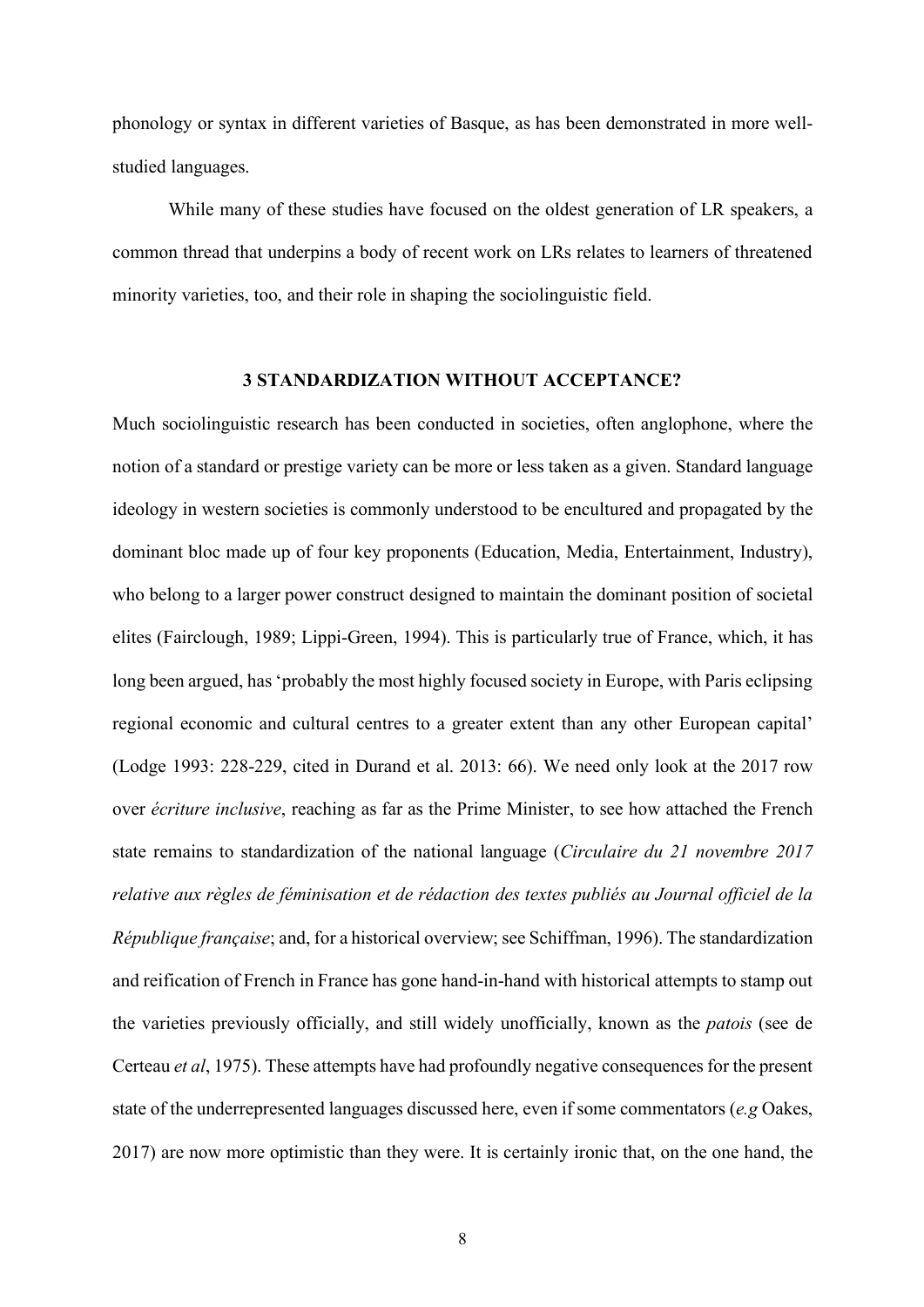state can be seen as using linguistic purism to justify official hostility to all other languages spoken in the Hexagon, while, on the other, some LR activists can imply that the very same purism is a *sine qua non* for the LRs' very survival (Woolard, 1998: 18; Hornsby, this volume).

Not all LRs, however, have embraced the notion of a single standard variety. As with all natural languages, France's LRs are all marked by diversity in their vernaculars. In all of these cases, standards do exist (or have been proposed), but they do not always enjoy full acceptance in Haugen's (1966) terms. As LR activists are acutely aware, the stakes are high, and the issues complex. While a standard Breton that enjoyed the acceptance of its Welsh cousin might ensure the medium-term survival of the language, the imposition of a pan-lectal standard variety seen to be the creation of intellectuals might ultimately secure for it a very different fate. Critics of Breton standardization (*e.g* Jones, 1995) have lamented over-zealous attempts to artificially purify the language by stripping it of its non-Celtic roots, thereby 'distanciating' (Thiers, 1993: 265) it from the bulk of its native speakers and raising the very question of whether an LR standard can ever command widespread acceptance.

The question of who does and does not engage in processes of standardization is, of course, a serious question, which provides the central theme of Lane, Costa, and De Korne's (2018) wide-ranging survey of standardization in minority languages, and is further developed here by a number of our contributors. The difficulty for activists, of course, is standardizing an 'L' (Low) language in the absence of a recognized and readily available elite model group (higher status individuals being generally the first to abandon L for the economic and social advantages of the 'H' (High) variety). In Haugen's (1966) terms, this generally amounts to standardization without the (spontaneous) selection of norms or acceptance which are usually seen as essential for success. The dilemma is neatly encapsulated by the case of Picard, which is explored from contrasting perspectives in this volume. On the one hand, as Auger and Villeneuve demonstrate, some speakers clearly use and recognize varieties which are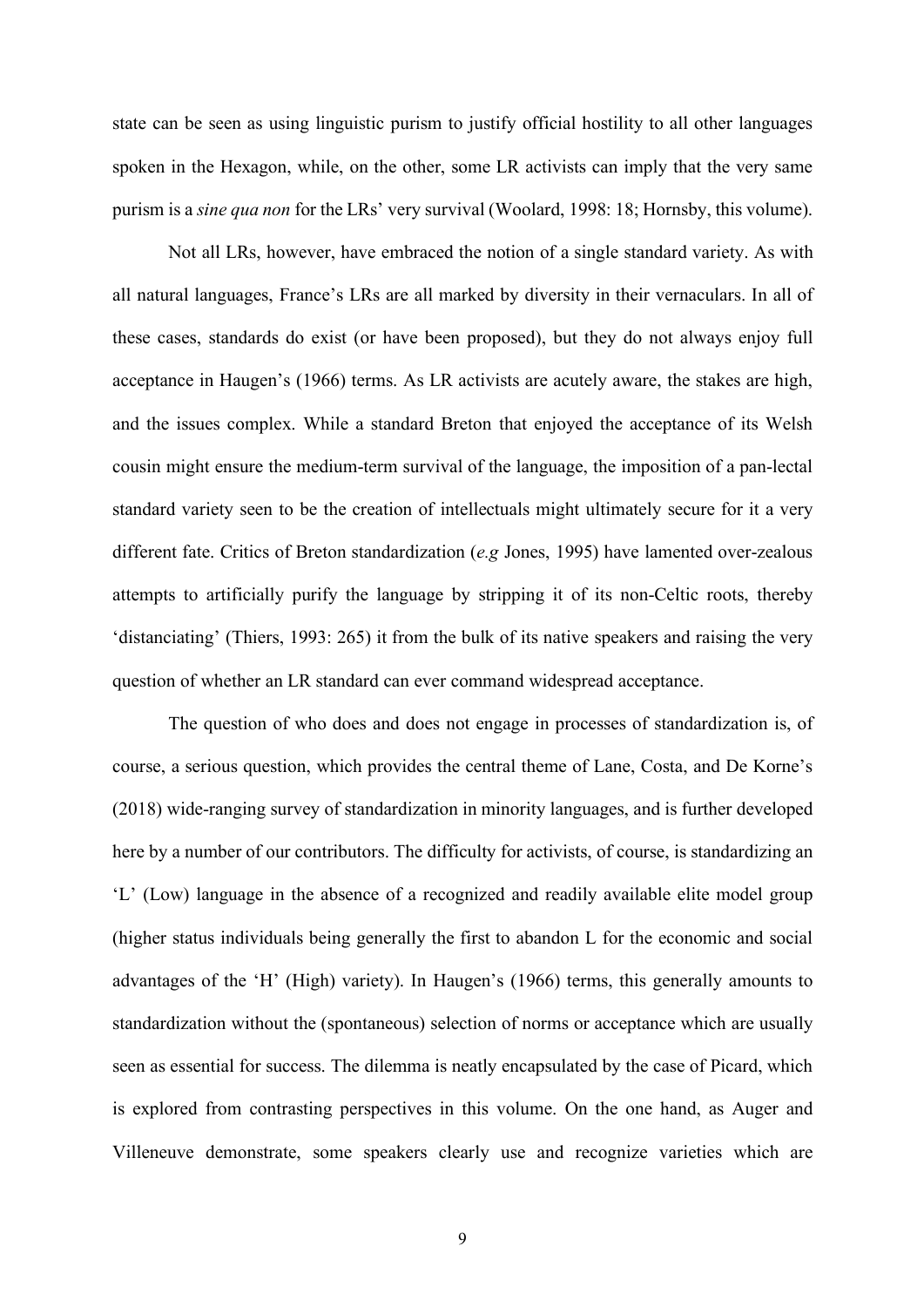identifiably Picard, maintaining norms which are distinct from French with respect to a number of grammatical variables shared with the national language. On the other hand, Hornsby argues that internal divisions and long-term convergence with French are now so entrenched, elsewhere in the picardophone area, that the distanciating zeal of activists promoting regionallanguage status impacts negatively in practice on intergenerational transmission, and therefore poses an existential threat to Picard itself. Of course, this dilemma poses further questions when we investigate the effect of standardization on variation: to the extent that standardization is effective, variation should be reduced, so those who engage less deeply with standardization may show more variation in their production patterns and vice versa. Recent research on the production patterns of speakers of standardized varieties, however, does not appear to support this hypothesis.

#### **4 NÉOLOCUTEURS AS A NEW LR ELITE**

In the context of LRs, we cannot talk about standardization without also talking about people who reside in the areas where these languages are spoken, who may have even been raised in these areas, but who did not grow up speaking the languages: 'Xmen without Xish', in Fishman's terms (Fishman, 1991: 11ff). Such speakers can pose a challenge for standardization efforts, because, for many minority languages, it has been unproblematically assumed that a single standard variety would help learners to learn them.<sup>2</sup> As outlined above, there is often then the question of which variety of the minority language the standard should be based on. The growing importance of *néolocuteurs* within these LR communities also poses some fundamental questions about the relationship between these speakers – often young, urban,

<sup>&</sup>lt;sup>2</sup> Even if this is demonstrably false in at least some cases (Drapeau, fc.): literacy is not an antidote to endangerment, nor should it be viewed as such (*cf* Fitzgerald, 2017).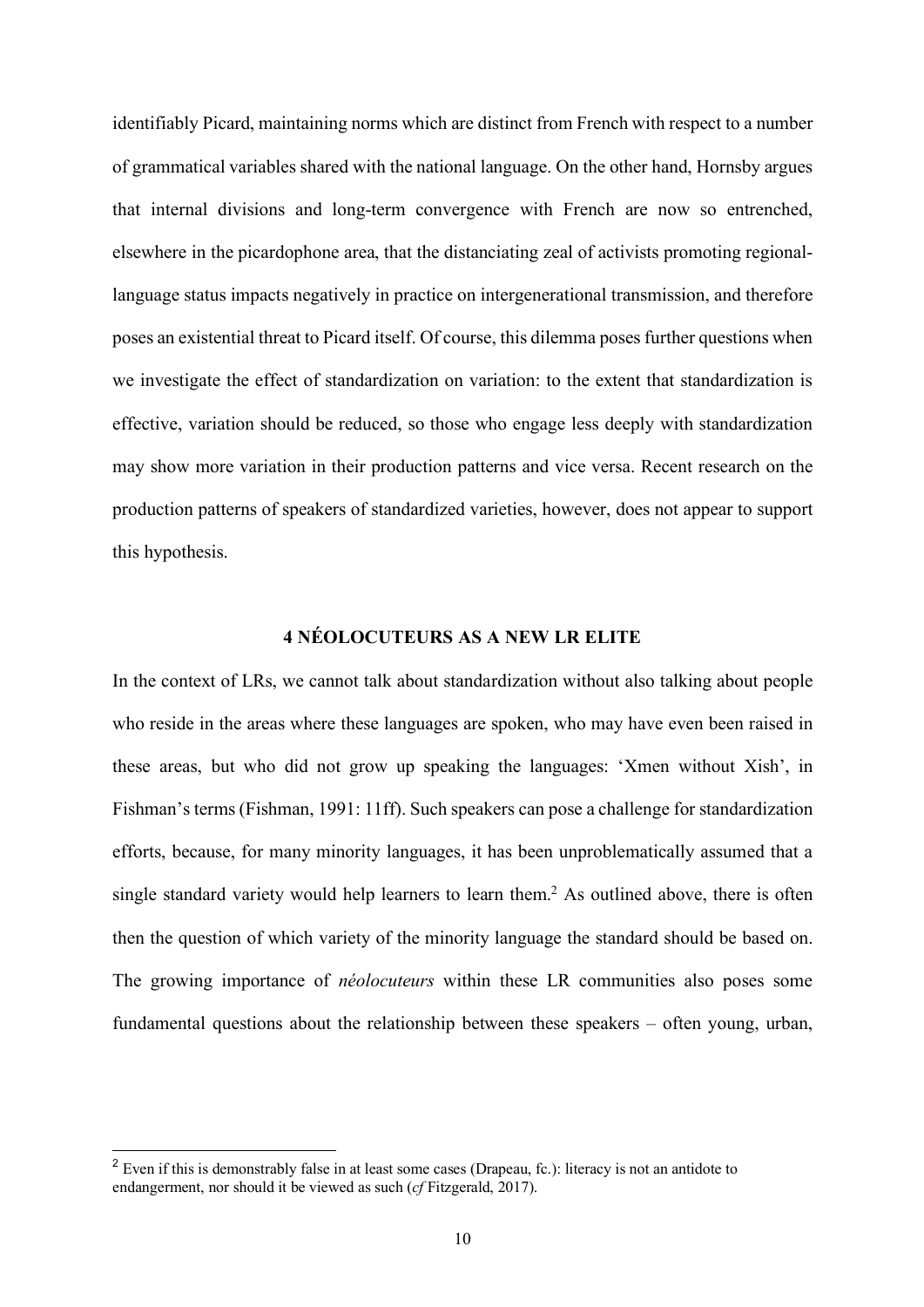well-educated and skilled – and 'traditional' speaker, generally older, often rural-dwelling and/or isolated and working class (*cf* Pooley, 2000; Kasstan, 2017).

It is worth pausing on the term *néolocuteur*, which might be literally translated into English as 'new speaker', a term not without ideological complications (for a discussion, see *e.g* Hornsby, 2015). This might seem like a neutral label, but it is not so:

the very category of 'new speakers' is one that can lead to contestation, appropriation by those who are indeed concerned (learners of minority languages), but which might also be used by individuals in language movements or in academia, for either descriptive or normative purposes. The 'new speaker' category is not a neutral one […] (Costa, 2015: 143 on Occitan).

Whatever the terminological problems, Kasstan (2017), in his review of the 'new speaker' literature and concept, points out that minority language communities have included people who would now be called 'new speakers' for far longer than the 'new speaker' label has been used in sociolinguistics. The question of new speakers is therefore of enduring and increasing interest in sociolinguistics, as the existence of the EU-funded New Speakers Network and its burgeoning inventory of publications show (COST, 2013).

The discussion around new speakers is significant, as sociolinguistics (notably in its variationist guise) has generally paid little attention to learners. In many ways, First Wave variationist studies had carried on a tradition pursued by Chomsky (and Martinet before him) of totemizing the native speaker as the object of study, even if the analytical lens had shifted from the idiolect to the speech community. Labov has demonstrated that the vernacular as the first learned variety would demonstrate the most systematic patterns of variation, and his principles of linguistic methodology are predicated on the cognitive primacy of the vernacular (*e.g* Labov, 1971). Since the 1970s, too, the privileged position of the native speaker in sociolinguistics has remained remarkably consistent. What Chambers and Trudgill (1998: 29)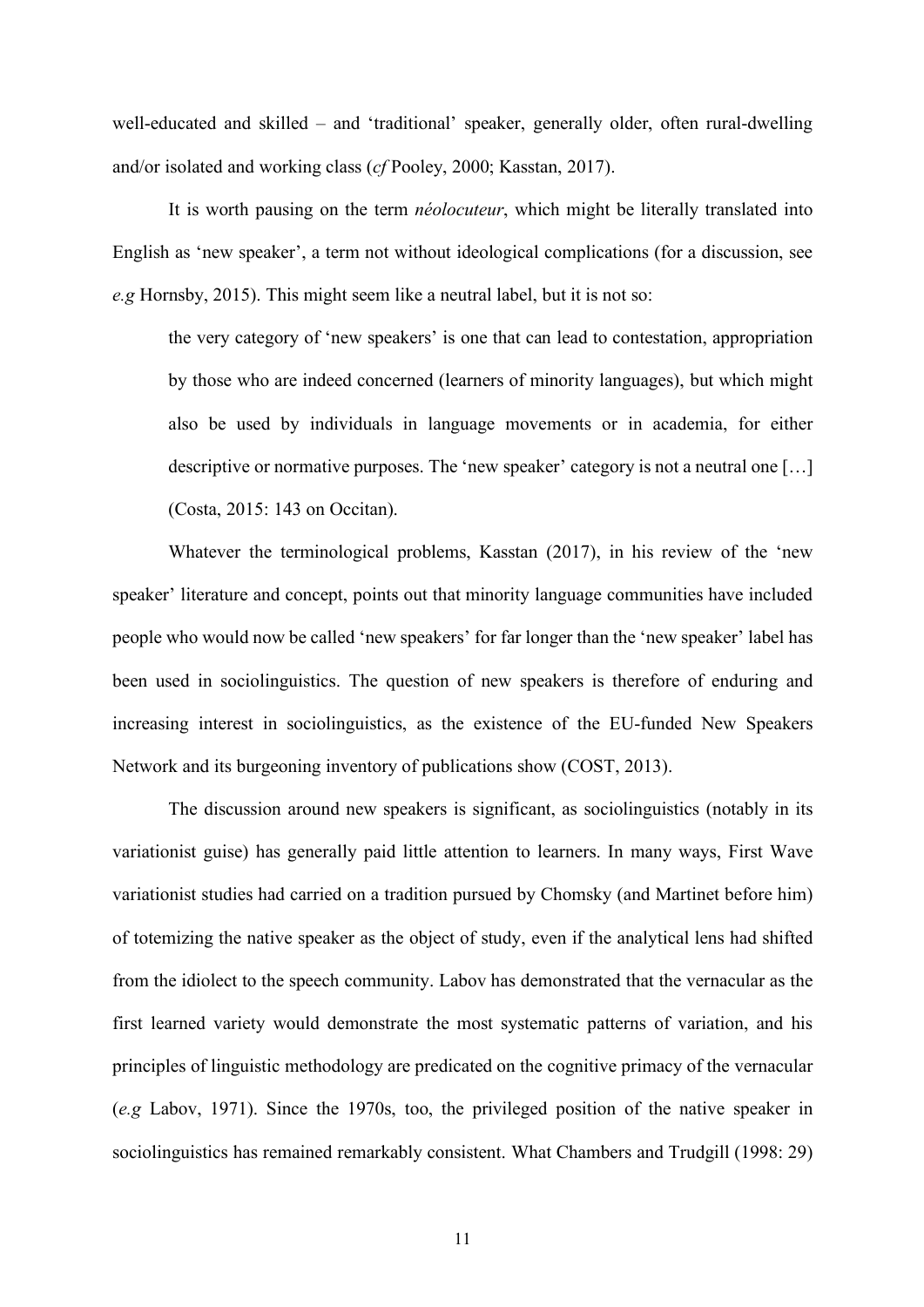term NORMs (*i.e* 'non-mobile older rural males') remains conceptually unchanged from Fishman's (1972: 69) characterization: 'the image of the noble and uncontaminated peasant, who had kept the language pure and intact'. Variationism, which emerged in part at least from a tradition of generativism, has therefore tended to focus on the linguistic practices of native speakers, seeing them as the most traditional, authentic, and *legitimate* representatives of the speech community (see Bucholtz, 2003). Therefore, conventional wisdom has viewed learners as having little influence on the development of LRs, because of their reliance on artificial standardized varieties which are divorced from those of traditional speakers, and perceived as inauthentic by the latter. In this volume, Kennard considers the context of Breton, where generations of *néo-Bretonnants* have been raised in the *Diwan* Breton-medium schooling programme since the 1970s using a modern standardized Breton. As she points out, much of the sociolinguistic work on Breton has focused on interactional analyses comparing the practices and attitudes of traditional Breton speakers and *Diwan-*educated speakers. In her review of the literature, these *néo-Bretonnants* are cited as using an artificially restructured language that is inaccessible to those who acquired Breton via more traditional transmission, and these perceived linguistic differences are said to exacerbate community relations.<sup>3</sup> Such a context does however provide fertile ground on which to test predictions about language production among new speakers: *i.e* whether they orient to a standard norm against an L1 Breton baseline, or whether they are more influenced by Reference French, given their comparatively limited input within the *Diwan* setting. In particular, Kennard's paper focuses on how these speakers use impersonal verb constructions and nominal mutations in structured elicitation tasks. Her  $\chi^2$  analysis reveals only small and subtle differences across speaker types for both variables, which is surprising given the extent of the literature highlighting the

<sup>&</sup>lt;sup>3</sup> A debate that has extended to Breton scholars, too, who can also share in the same subjective and essentialist attitudes *e.g* Hewitt (2017).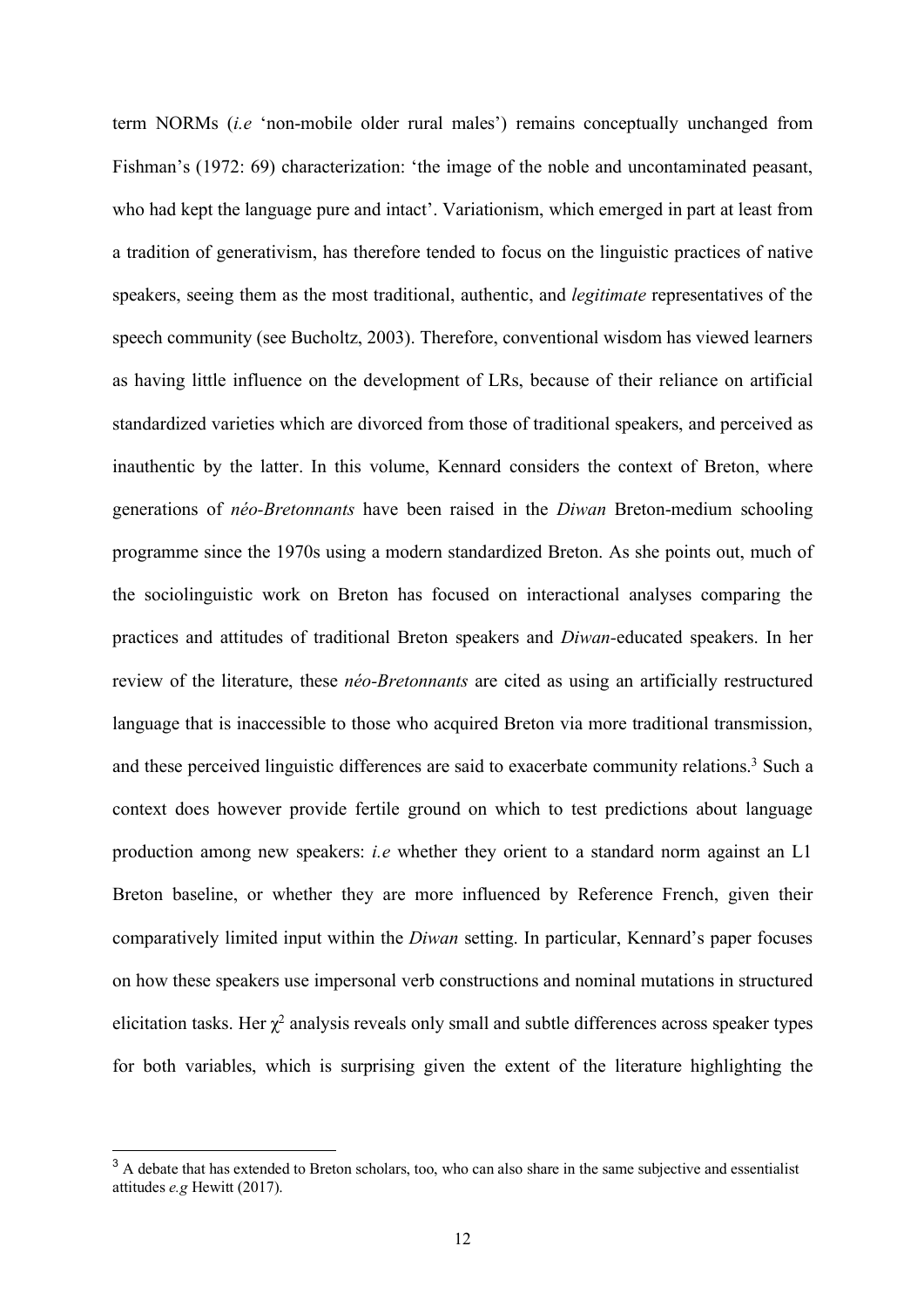linguistic divides that allegedly distinguish *Diwan* and non-*Diwan-*educated Breton speakers (see also Kennard and Lahiri, 2017). Similarly, only little influence from French in the aggregate is observed. Owing to these observations *contra* the weight of qualitative work on Breton, Kennard's paper illustrates the importance of bridging variationist methodology with research on endangered languages in order to eschew essentializing discourses around nativespeaker ideology. While stylistic variation was not rigorously tested here, there are kernels of evidence to suggest that some instances of variable impersonal forms can be linked with social constructivism, which would constitute further tantalising evidence that new speakers can emerge as important agents of change in endangered-language contexts, playing a more central role than has so far been appreciated in the development and survival of LRs (see Kasstan, 2019 on Francoprovençal).

We alluded above to the absence in minority or threatened language communities of what Trudeau (1992) has termed a *norme spontanée,* emerging 'naturally' by virtue of an association with a social elite (the Parisian aristocracy in the case of standard French). In the case of LRs, of course, the absence of such an elite deprives the dominated language of a model of 'good' speech around which the speech community can cohere. But, as Kasstan (2019) demonstrates, in the modern, interconnected, digital world, *néolocuteurs* are able to communicate regularly and rapidly with like-minded individuals across the LR region in question. This contrasts sharply with the usual LR communication habits of many traditional speakers, which are at the level of the village or small town (speakers typically switch to French outside the home domain). Communication over distance, when it occurs in the *néolocuteur's* L2, can favour pan-regional forms rather than highly localized ones, whether or not these are described or promoted as part of a 'standard' (a label not infrequently rejected by new speakers involved in revitalization movements, as in the case of Francoprocençal). Of course, there is nothing surprising about a preference for pan-regional forms among more mobile speakers with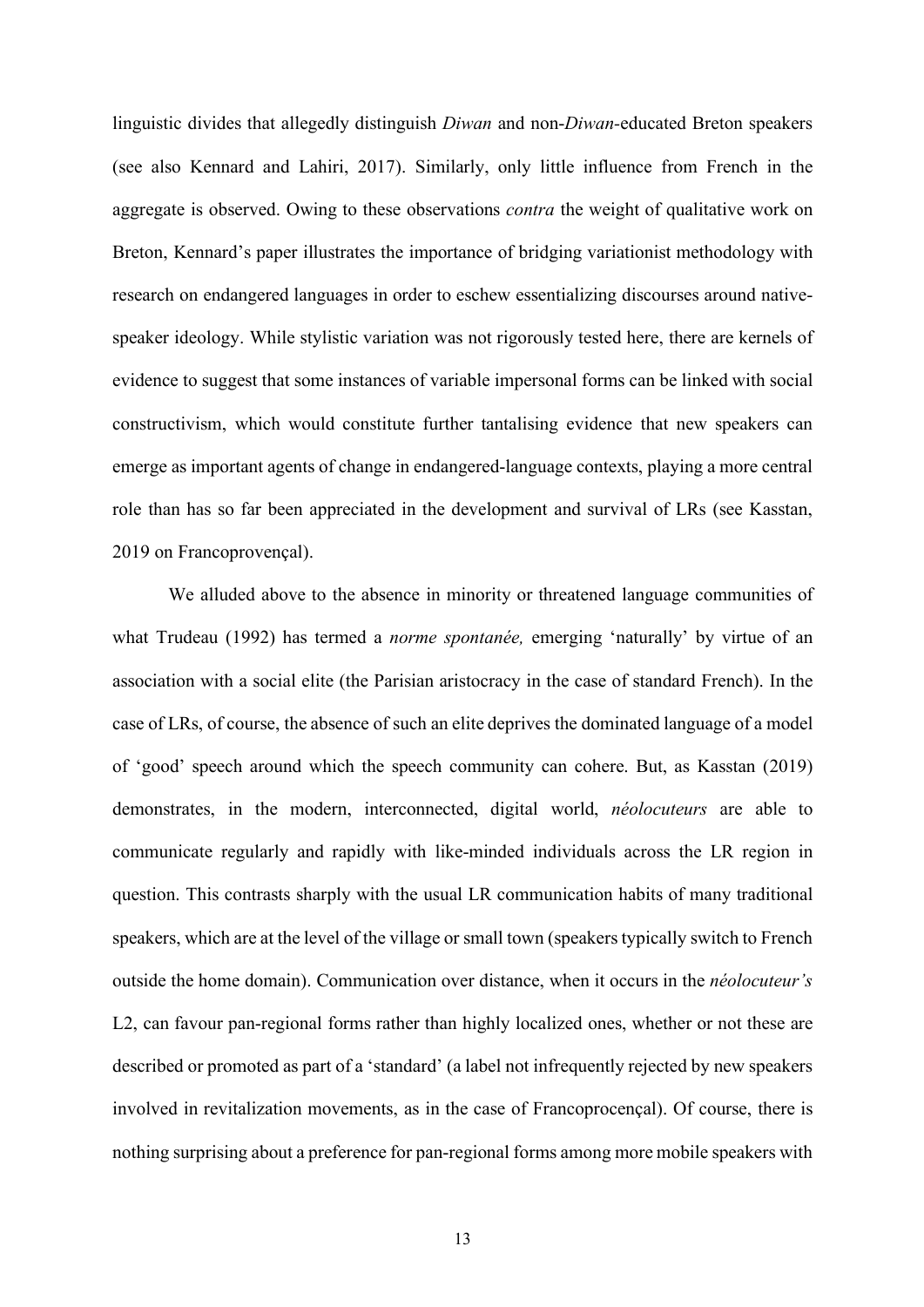looser social networks: witness for example the adoption of supralocal forms in Newcastle, led by younger middle-class women (Milroy *et al*, 1994). But this development has profound implications in the context of LRs, because evidence, from France and elsewhere, suggests that the social advantages enjoyed by many new-speaker activists lend prestige to the levelled forms that they tend to prefer, in spite of their artificiality from the perspective of older, traditional fluent speakers.4 It is ironic that LRs may be finding the elites they have never had, and the bases for future standardization, among the very speakers who might seem superficially to be *least* equipped to ensure their continued survival.

#### **5 THE INFLUENCE OF FRENCH ON THE** *LANGUES RÉGIONALES*

In any context of language contact and shift, there is the potential for the majority language to influence the structure of the minority one, and vice versa. Thomason (2001: 76ff) lists some general tendencies. For her, markedness seems to be the most important factor in determining which structures will be affected. Intensity of contact also plays a crucial role in determining the extent of influence, as does imperfect learning (again of the minority language, in this case). All of these tendencies can be tested in the French situation. There has long been intense contact between the LRs and French, since the LRs now exist in a society which is entirely Frenchspeaking (or has another majority language, for those LRs whose areas cross borders).

The literature contains more research on some LRs than on others, as far as contact with French is concerned. Among the most common outcomes of contact-induced change outlined by Thomason is loss of phonological features; more specifically, 'lost phonemes typically merge with other phonemes rather than disappearing entirely' (2001: 88). To return to Mooney and Hawkey's paper in this volume, the variable production of /ʎ/ which they posit to represent

 <sup>4</sup> On the emergence of urban new-speaker varieties, see *e.g* on Irish, Ó Murchada (2018), and Scots Gaelic, Nance (2018).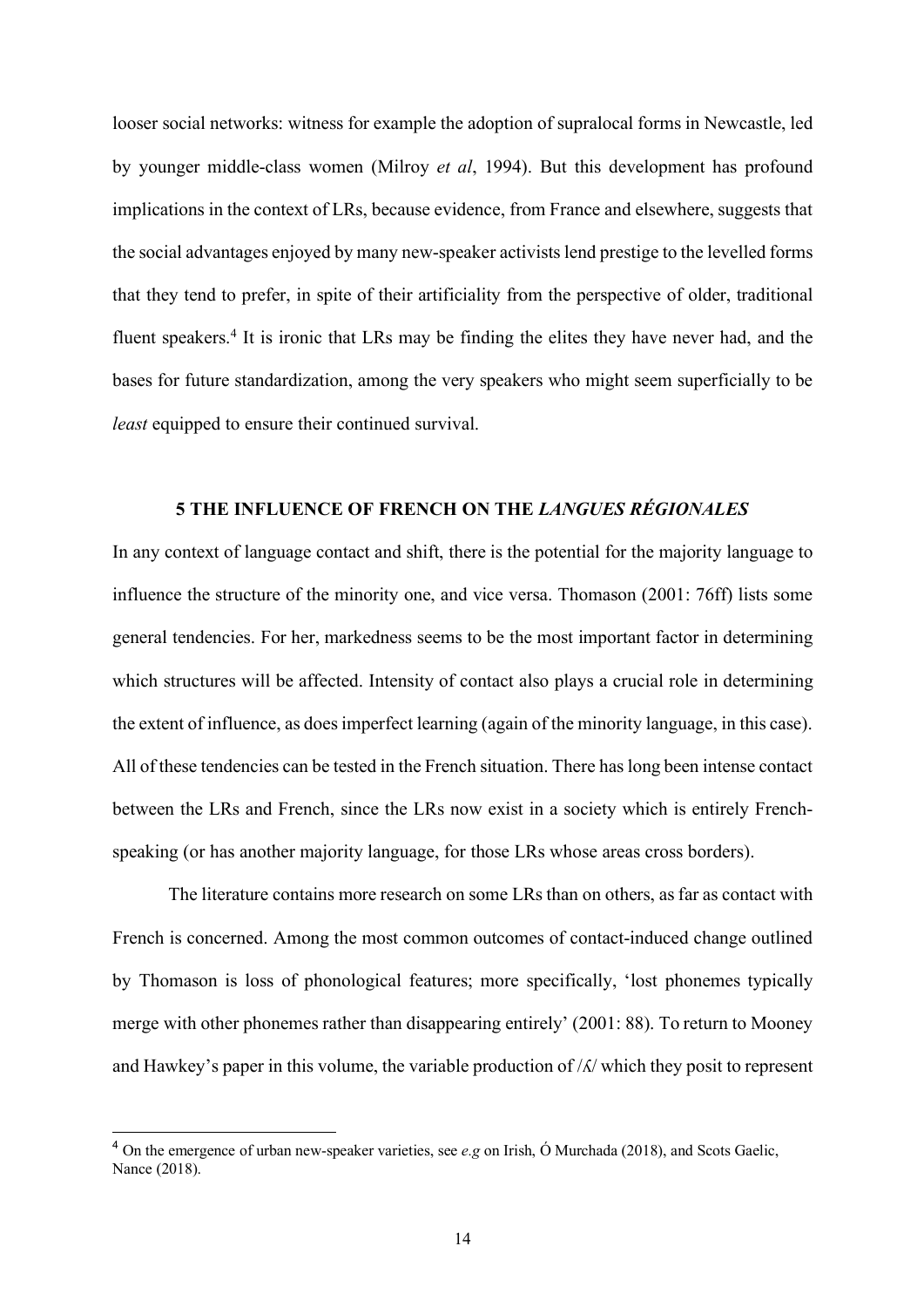an intermediate stage in the merger of the two phones is also documented in French and other Romance languages. The authors argue that this change has traditionally been interpreted as internally motivated. This then prompts the question of whether or not the variable lateral production in two obsolescing varieties can be attributed to the same cause, or whether external forces associated with language contact can also be predicted to be motivating any shift from the palatal to the median approximant. Their comparative study demonstrates that, while there is advanced merger in both contexts, different explanatory factors emerge from mixed-effects logistic-regression modelling. While contact with French in both cases emerges as an important predictor of merger, the Catalan analysis captures the mechanisms of this change in a more nuanced way. Among the oldest Catalan speakers, the authors demonstrate some evidence that the distributional constraints on [j] in French have been transferred from Catalan and are operating on the merger. However, among the youngest speakers, this change is now progressing independently.

These observations support earlier work on Occitan, too. For instance, Mooney (2017) finds a merger as a result of contact in the Occitan of Occitan-French bilinguals, and provides a further good example of data from underrepresented languages being used to test and advance general linguistic theory, as the merger of Occitan back mid-vowels discussed here is analysed as an example of equivalence classification by speakers who speak both Occitan and French. For Mooney, even though the back mid-vowels of those two languages are not the same, they are similar enough that it is plausible that bilinguals see them as equivalent, if not identical.

Occitan's phonemic inventory (and specifically its lateral consonants) is also the subject of a wide-ranging study by Müller (2011b). In some dialects she finds a shift from /ł/ towards /l/, and ascribes it to contact not only with French but also with more prestigious varieties of Occitan. We find here an illustration of the pervasive effect of prestige in contact situations, showing that the donor variety in a situation of change does not have to be a more prestigious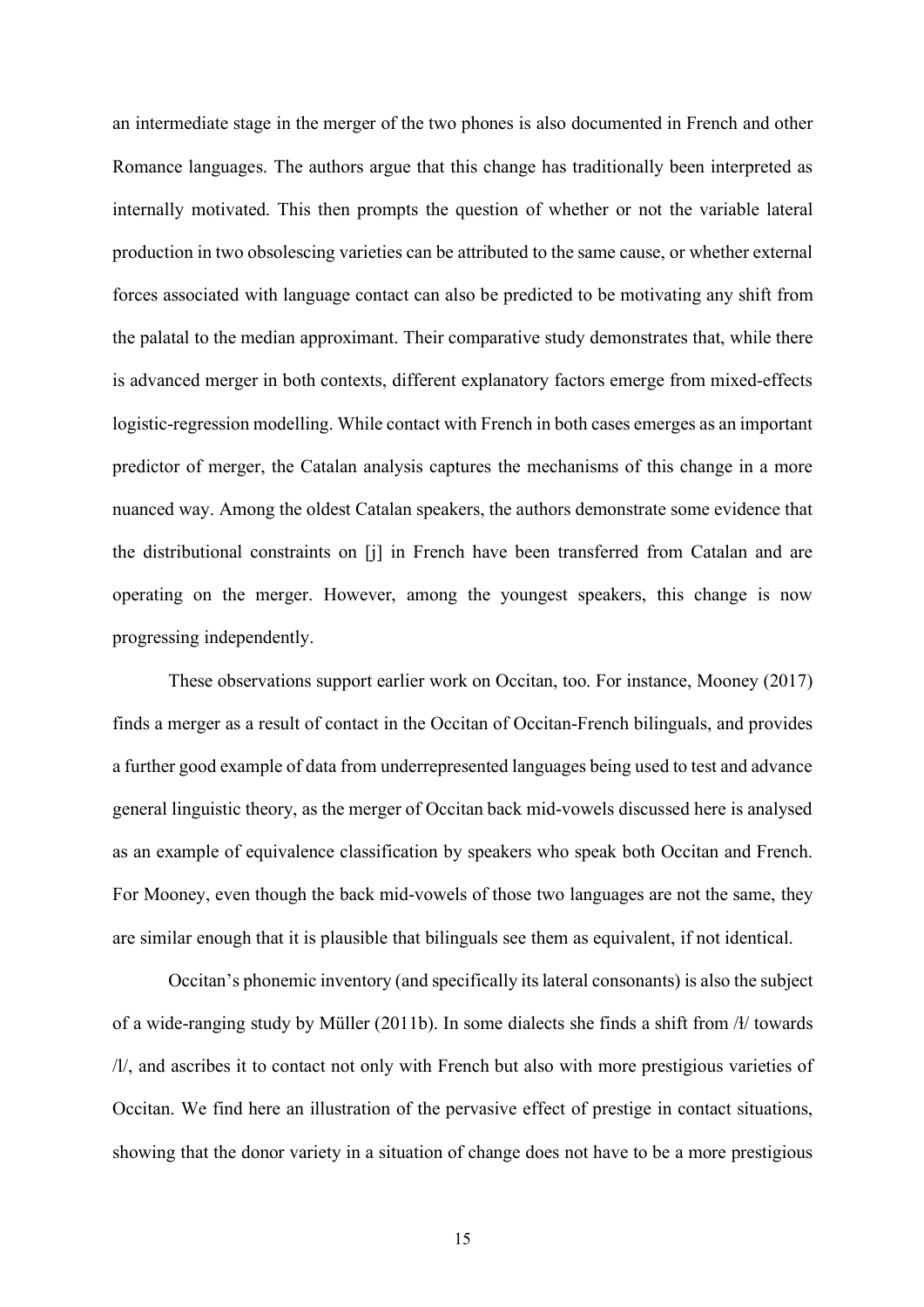*language*, but can also be a more prestigious variety of what is still a less prestigious language on the social hierarchy.

Hinzelin (2018), on phonological change in Francoprovençal induced by contact with French, concludes that 'strong and constant pressure from French spanning several centuries' (p. 69) is responsible for certain changes in the Francoprovençal consonant inventory. He notes, importantly, that Francoprovençal is an example of a situation where the contact and resulting change is longer established than might be assumed: evidence again taken from Gilliéron and Edmont (1902-10) shows that some of the changes he documents were underway when the atlas was produced. Coincidentally, one of the changes Hinzelin analyses is in Francoprovençal laterals  $(\sqrt{\xi}) > 1$ , and Kasstan and Müller (2018), in the same volume, also deals with the levelling of varied surface forms of Francoprovençal /ʎ/. In this volume, both Mooney and Hawkey, and Auger and Villeneuve explore different notions of 'difference' between varieties which are structurally similar. Auger and Villeneuve in particular find examples of similar syntactic constructions in French and in the Picard of the Vimeu region, but find them subject to radically different constraints.

#### **6 THE SOCIOLINGUISTICS OF FRANCE**

Research of the type we highlight in this issue can also usefully complement existing research on the sociolinguistics of France. Sociolinguistics undertaken in France is heavily biased towards what the Anglo-Saxon tradition often calls 'sociology of language', 'ethnography of communication' or other labels (Coupland and Jaworski, 1997: 1), *i.e* the investigation of the social positioning and context of languages. As Hymes (1974) remarked nearly half a century ago, it is unhelpful to set up an opposition between this tradition of sociolinguistics and 'quantitative sociolinguistics', because of course sociology of language often uses quantitative measures to compare linguistic practices. However, sociology of language does not use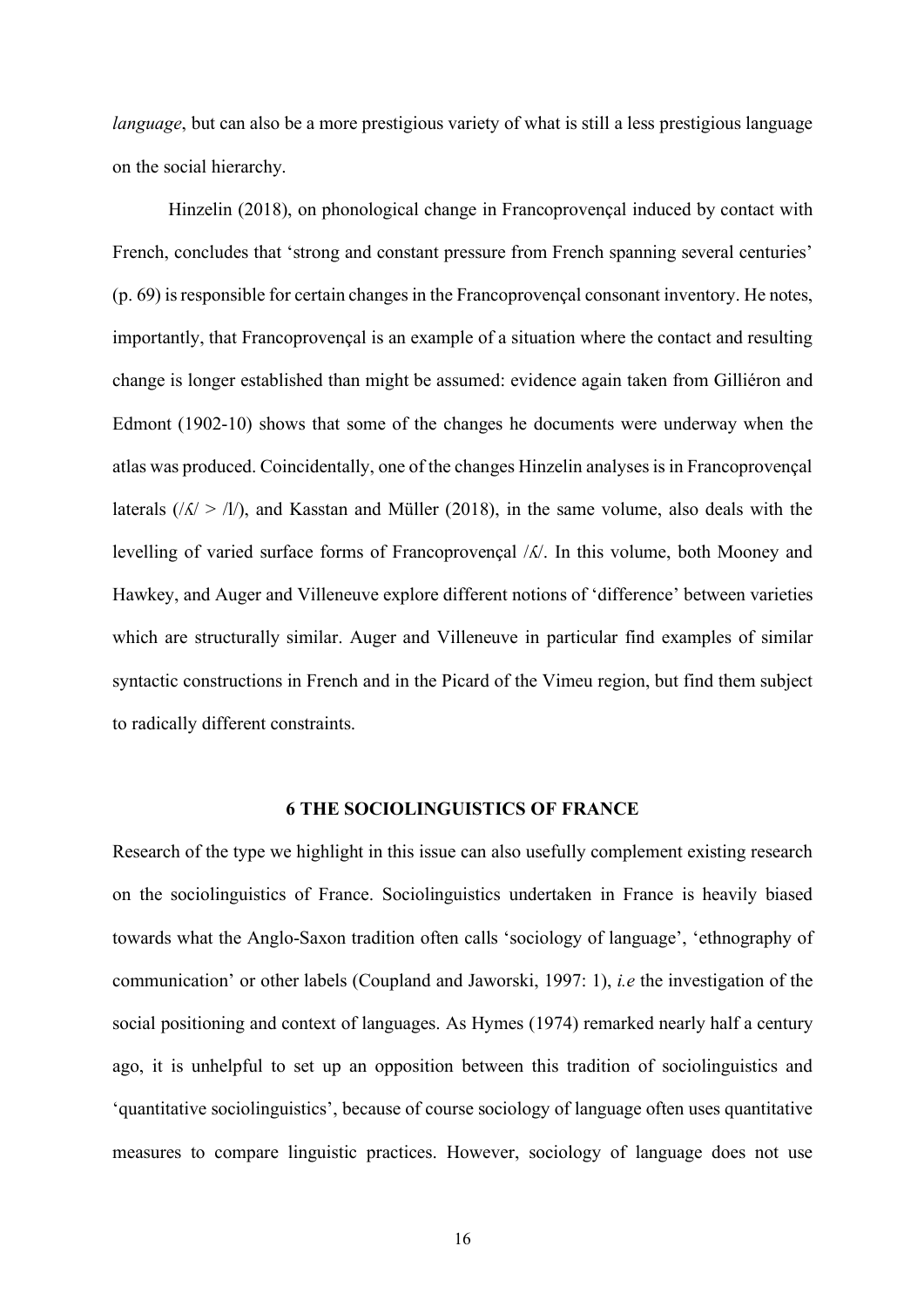instrumental phonetic methods (as variationist sociolinguistics has done since Labov, Yaeger and Steiner, 1972) or, usually, advanced statistical methods (central to variationist methodology since the advent of VARBRUL in the mid-1970s; see Sankoff and Labov, 1979). This leaves a gap for the study of LRs from a variationist perspective, which this volume, among others, is now attempting to bridge, but the difference between the conceptions of 'sociolinguistics' in the English-speaking world and *sociolinguistique* in France is still striking. It is demonstrated, for example, by the dearth of variationist work on the Hexagon found in the crucial *Bibliographie sociolinguistique francophone* (see also Durand *et al*, 2013). We do not mean to suggest that at present there is *no* research on French sociolinguistics from variationist or other theoretical standpoints, or that there is no sociology of language research in English on the LRs. On the contrary: there has been variationist work on French since Gillian Sankoff's work in the early 1970s, and formal linguistic work on *e.g* Jersey Norman from at least the late 1950s (*e.g* Spence, 1957). There has been sociology of language research in English on the LRs since at least Tabouret-Keller (1981),<sup>5</sup> and much work more recently, as discussed above. But we can at least say that formal-linguistic research in English on the LRs, as in this volume, is comparatively rare, certainly by comparison with the growing interest in formal approaches to variation in dominant-language context (*e.g* Cornips and Corrigan, 2005). Formal sociolinguistic work on the LRs as presented in this volume, therefore, offers a new dimension to existing research on the sociolinguistics of France, and, more broadly, a contribution to sociolinguistic theory. Though the papers for this volume have been written in English and in some cases adapt and apply models developed in the Anglo-Saxon world, each, in its own way, draws on francophone traditions in what we believe to be a fruitful fusion, which we hope will stimulate further inquiry into what remains a sorely under-researched area.

 <sup>5</sup> This was a special issue of the *International Journal of the Sociology of Language* devoted to LRs, but there are also isolated articles in the same journal on individual LRs before then.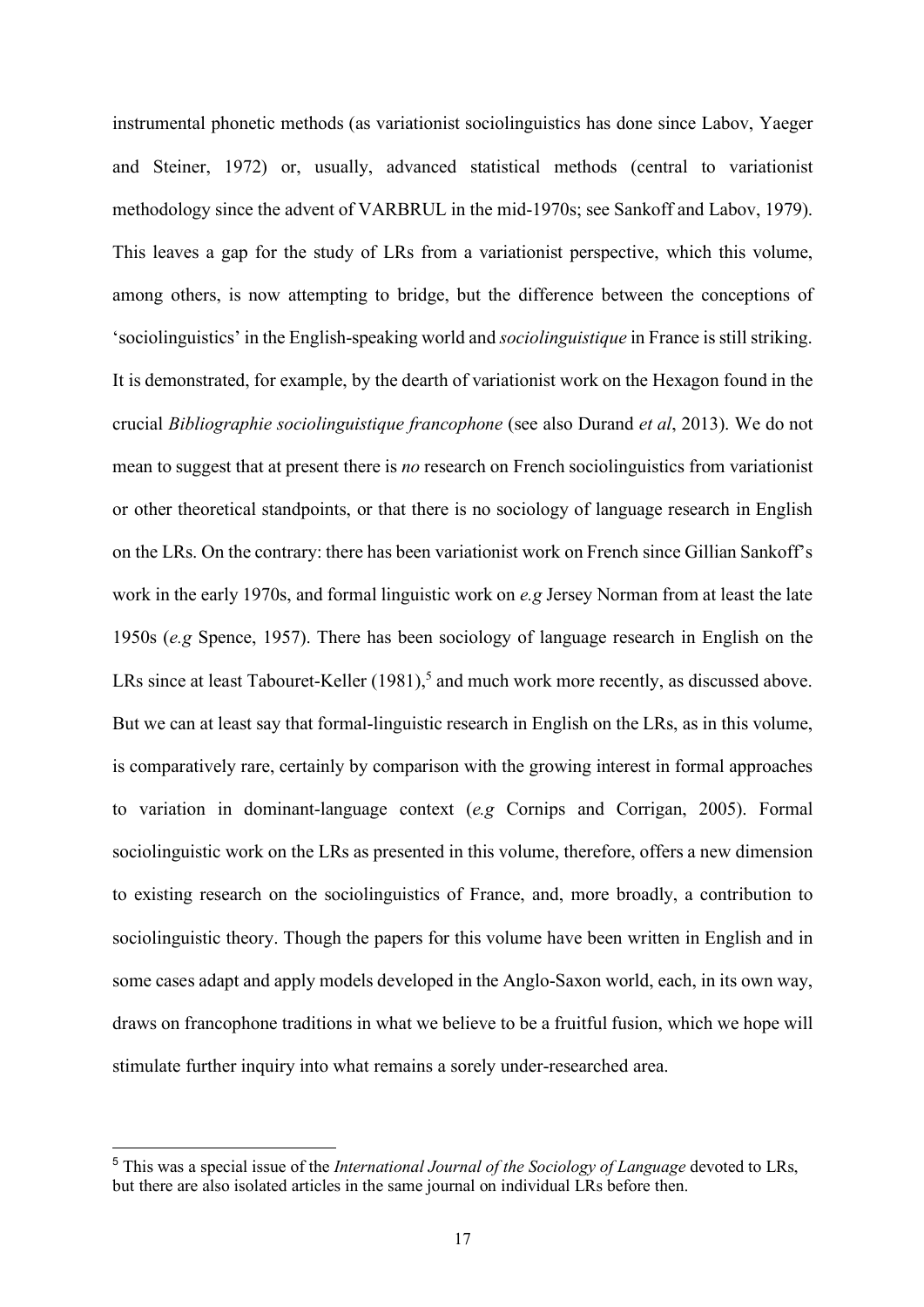#### **NOTE**

We thank the many reviewers for their careful work in helping to deliver the articles presented in this issue, as well as Julia Herschensohn, Nigel Armstrong, and Laurel Preston for their expertise and support throughout the editorial process.

#### **REFERENCES**

- Auger, J. and VIlleneuve, A.-J. (2008). *Ne* deletion in Picard and in regional French: Evidence for distinct grammars. In: M. Meyerhoff and N. Nagy (eds). *Social Lives in Language: Sociolinguistics and Multilingual Speech Communities*. Amsterdam: John Benjamins, pp. 223-247.
- Aurrekoetxea, G. (2010), The correlation between morphological, syntactic and phonological variation in the Basque language. In: B. Heselwood and C. Upton (eds). *Proceedings of Methods XIII. Papers form the Thirteenth International Conference on Methods in Dialectology, 2008*. Bern: Peter Lang, pp. 207-218.
- Bell, A. (2016). Succeeding waves: Seeking sociolinguistic theory for the twenty-first century. In: N. Coupland (ed.), *Sociolinguistics: Theoretical Debates*. Cambridge: Cambridge University Press, pp. 391-416.
- Bucholtz, M. (2003). Sociolinguistic nostalgia and the authentication of identity. *Journal of Sociolinguistics*, 7(3): 398-416.
- Carton, F. (1981). Les parlers ruraux de la région Nord-Picardie: Situation socio-linguistique, *International Journal of the Sociology of Language*, 29: 15-28.
- Cedergren, H. (1973). *The interplay of the social linguistic factors in Panama*. PhD thesis, Cornell University.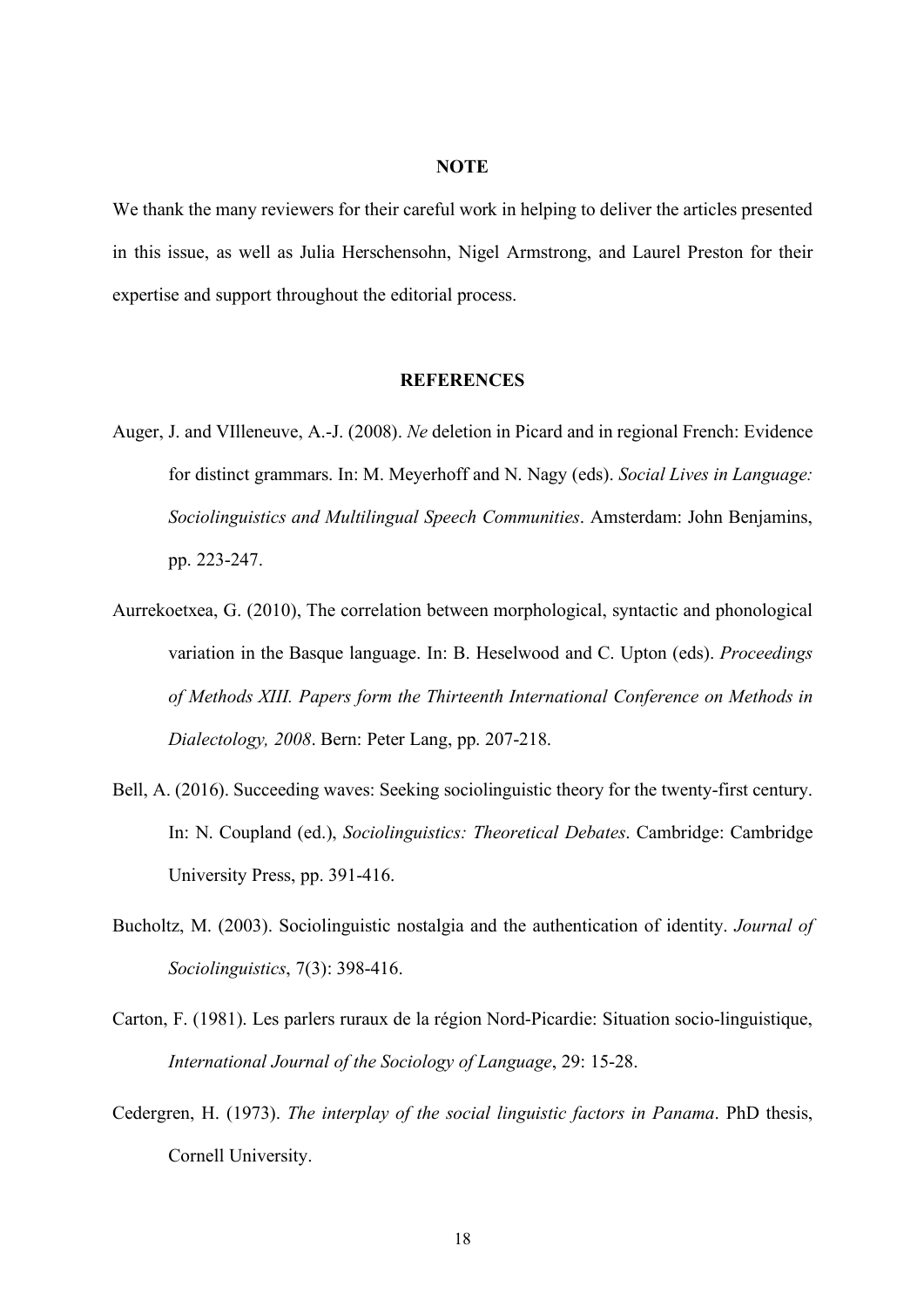Certeau, M. de, Julia, D., and Revel, J. (1975). *Une politique de la langue. La Révolution française et les patois: l'enquête de Grégoire*. Paris: Gallimard.

Chambers, J. K. (1995). *Sociolinguistic Theory*. Oxford: Blackwell.

- Chambers, J. K. and Trudgill, P. (1998). *Dialectology*. Cambridge: Cambridge University Press.
- Chirkova, K., Stanford, J. N. & D. Wang. (2018). A long way from New York City: Socially stratified contact-induced phonological convergence in Ganluo Ersu (Sichuan China). *Language Variation and Change*, 30(1): 109-145.

Chomsky, N. (1967). *Current Issues in Linguistic Theory*. London: Mouton.

- *Circulaire du 21 novembre 2017 relative aux règles de féminisation et de rédaction des textes publiés au Journal officiel de la République française*. Available at: https://www.legifrance.gouv.fr/affichTexte.do?cidTexte=JORFTEXT000036068906 (Accessed: 17 April 2019).
- Cornips, L. and Corrigan, K. (eds.) (2005). *Syntax and Variation: Reconciling the Biological and the Social*. Amsterdam: John Benjamins.
- COST (European Cooperation in Science and Technology) (2013). Action IS1306 New Speakers in a Multilingual Europe - Opportunities and Challenges. Available at: http://www.cost.eu/COST\_Actions/isch/IS1306 (Accessed: 17 April 2019).
- Costa, J. (2015). New speakers, new language: On being a legitimate speaker of a minority language in Provence. *International Journal of the Sociology of Language*, 231: 127- 145.
- Coupland, N. and Jaworski, A. (1997). *Introduction*. In: Coupland, N. and Jaworski, A. (eds.). *Sociolinguistics: a reader and coursebook.* Basingstoke: Palgrave. pp. 1-3.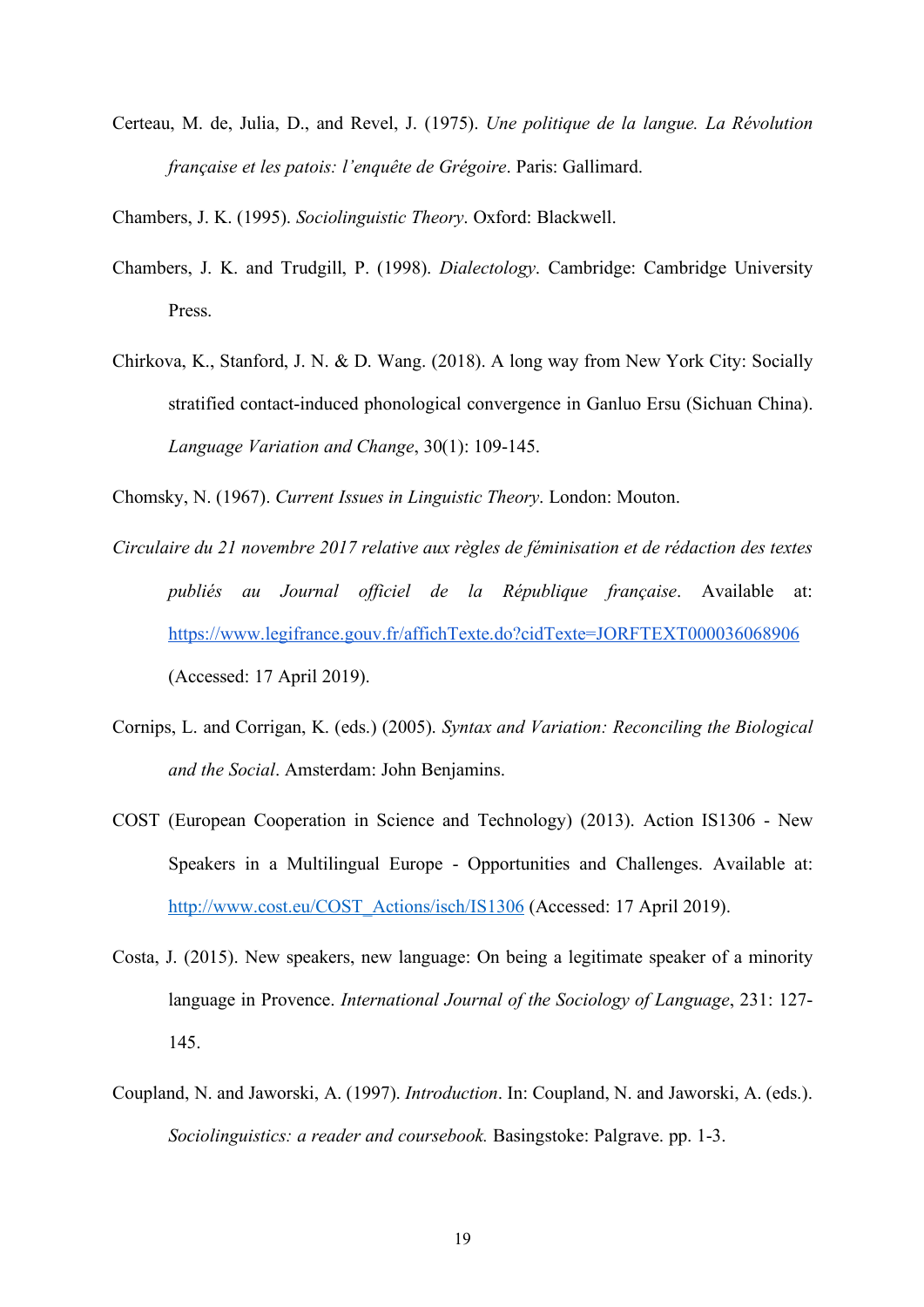- Dow, M. (2014). *Contrast and Markedness among Nasal(ized) Vowels: A Phonetic-Phonological Study of French and Vimeu Picard*. PhD thesis, Indiana University.
- Drapeau, L. (Fc.). Language endangerment and standardization: Perspectives from the Fourth World. In: W. Ayres-Bennett and J. Bellamy (eds.), *The Cambridge Handbook of Language Standardisation*. Cambridge: Cambridge University Press.
- Durand, J., Eychenne, J. and Lyche, C. (2013). On levelling and counter-levelling in French: A phonological perspective. In: M. C. Jones and D. C. Hornsby (eds.), Language and Social Structure in Urban France. Oxford: Legenda, pp. 58-68.
- Fairclough, N. (1989). *Language and Power*. London: Longman.
- Fishman, J. A. (1972). *Language and Nationalism: Two Integrative Essays*. Rowley: Newbury House
- Fishman, J. A. (1991). *Reversing Language Shift: Theoretical and Empirical Foundations of Assistance to Threatened Languages*. Clevedon: Multilingual Matters.
- Fitzgerald, C. M. (2017). Understanding language vitality and reclamation as resilience: A framework for language endangerment and 'loss' (Comments on Mufwene). *Language* 93(4): e281-298.
- Gauchat, L. (1905). L'Unité phonétique dans le patois d'une commune. In: *Aus Romanischen Sprachen und Literaturen: Festschrift Heinrich Morf*. Halle: M Niemeyer, pp. 175– 232.
- Gilliéron, J. and Edmont E. (1902-1910). *Atlas linguistique de la France*. Paris: Honoré Champion.

Guy, G. and Adli, A. (2019). Workshop on multiculturalism and multilingualism in a megacity, February 21, New York City.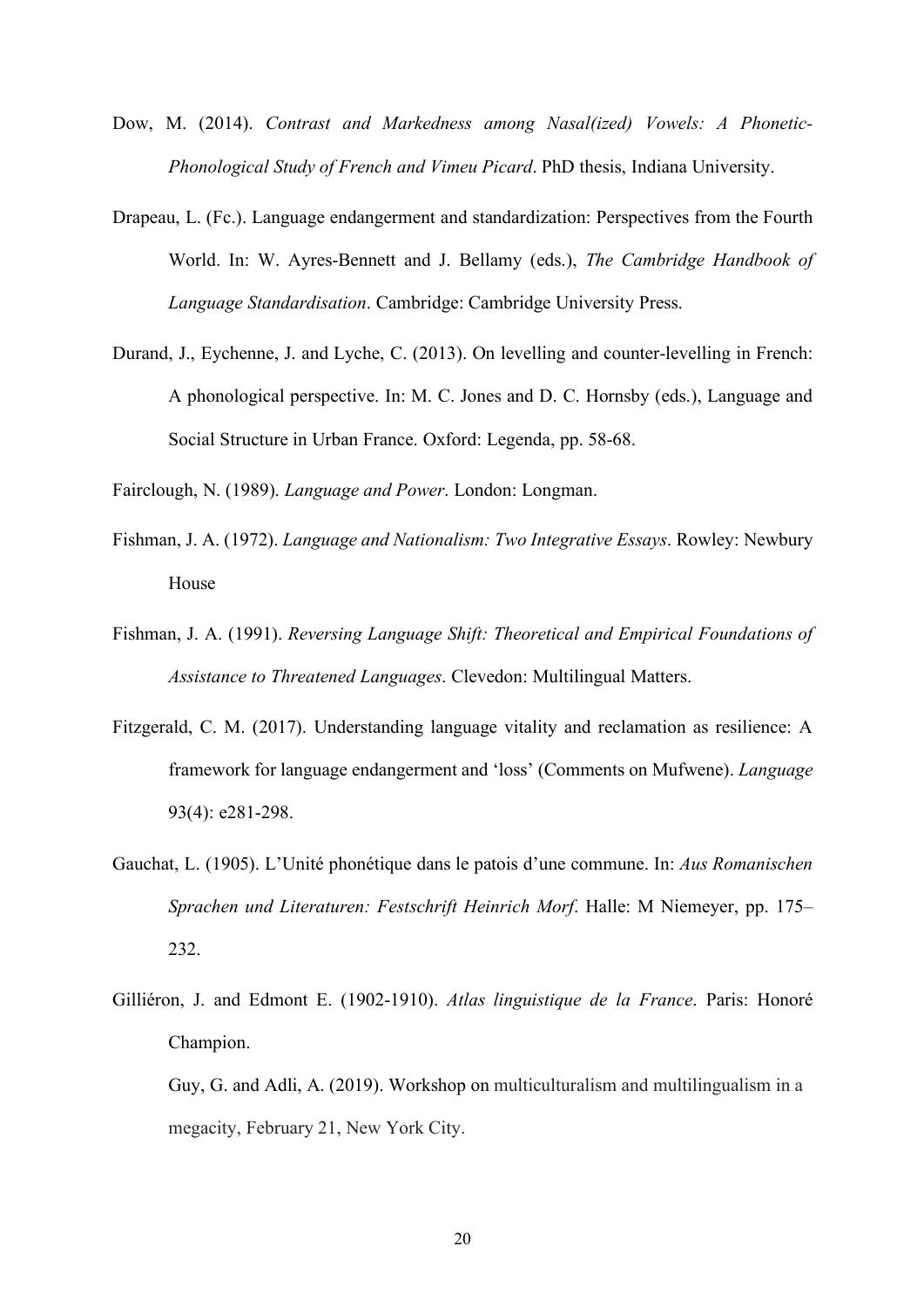- Haddican, W. (2005). *Aspects of language variation and change in contemporary Basque*. PhD thesis, New York University.
- Haddican, W. (2007). Suburbanization and language change in Basque. *Language in Society*, 36(5): 677-706.
- Harrison, M. and Joubert, A. (2019). Introduction: Shifting dynamics in French language policies. In: M. Harrison and A. Joubert (eds.), French Language Policies and the Revitalisation of Regional Languages in the 21st Century. Basingstoke: Palgrave Macmillan, pp. 1-34.
- Haugen, E. (1966) Dialect, language, nation. *American Anthropologist* 68: 922-35. Reprinted in Pride, J.B. & J. Holmes (1972) *Sociolinguistics*. Harmondsworth: Penguin.
- Hendrickson, R. (2013). Distinctive features and the liquids in Picard, *Proceedings of the Annual Meetings on Phonology*, pp. 1-8.
- Hermann, E. (1929) *Lautveränderungen in den Individualsprachen einer Mundart: Charmey*. Göttingen. Nachrichten von der Gesellschaft der Wissenschaften zu Göttingen, Philologisch-Historische Klasse.
- Hewitt, S. (2017). Neo-speakers of endangered languages: Theorizing failure to learn the language properly as creative post-vernacularity. *Journal of Celtic Languages*, 18(1): 127-154.
- Hildebrandt, K. A., Jany, C. & Silva, W. (2017). Introduction: Documenting variation in endangered languages. *Language Documentation & Conservation*, 13: 1-5.
- Hinzelin, M.-O. (2018). Contact-induced change in Francoprovençal phonological systems caused by standard French. *International Journal of the Sociology of Language*, 249: 49-70.
- Hornsby, M. (2015). *Revitalizing Minority Languages: New Speakers of Breton, Yiddish and Lemko*. Basingstoke: Palgrave Macmillan.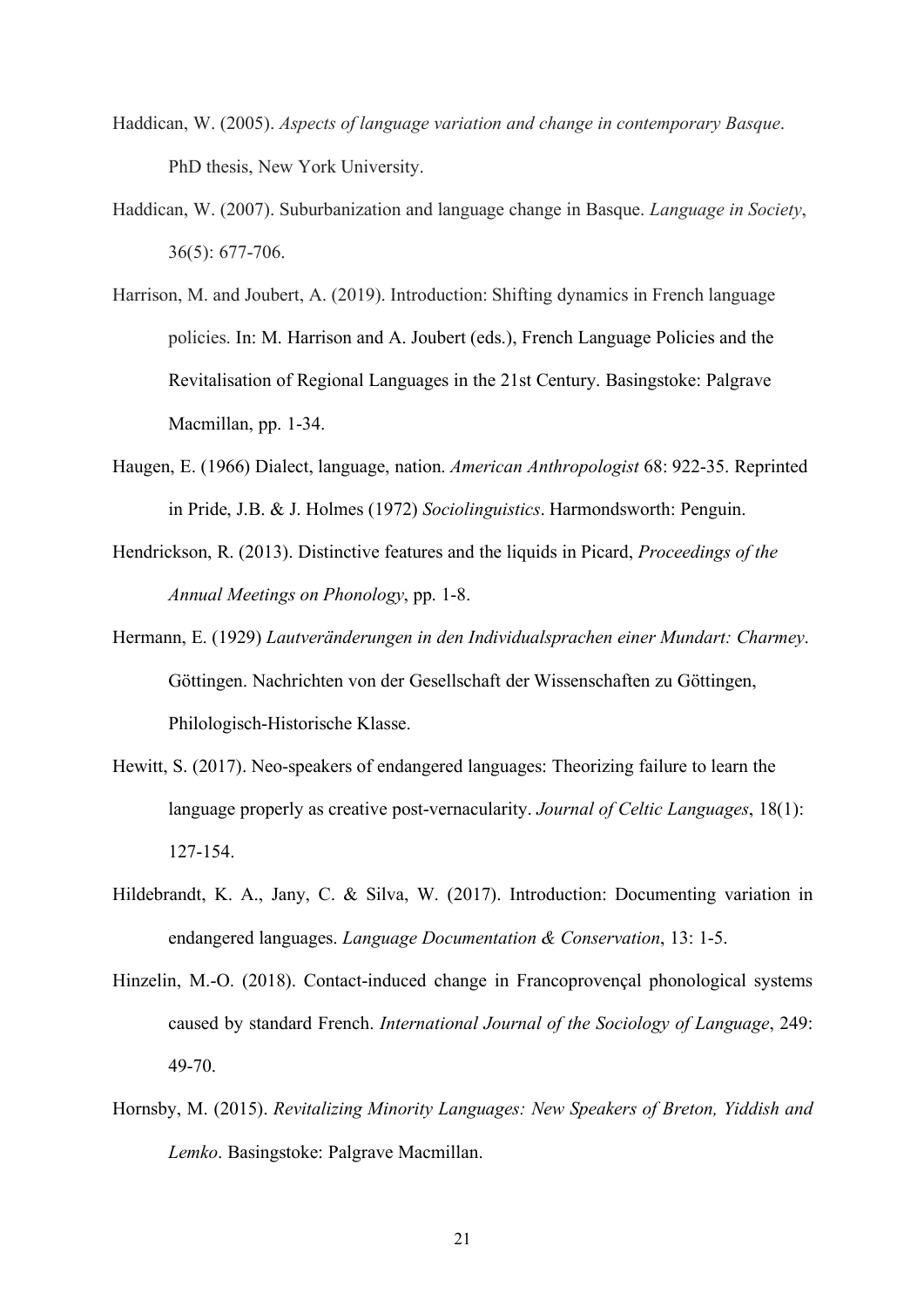- Hymes, D. (1974). The Scope of Sociolinguistics. In Hymes, D. (1974). *Foundations in Sociolinguistics: an ethnographic approach*. Philadelphia: University of Pennsylvania Press. Reprinted in In Coupland, N. and Jaworski, A. (eds). *Sociolinguistics: a reader and coursebook.* Basingstoke: Palgrave. pp. 12-22.
- Jones, M. C. (1995). At what price language maintenance? Standardization in Modern Breton. *French Studies*, XLIX(3): 428-436.
- Kasstan, J. R. (2017). New speakers: Challenges and opportunities for variationist sociolinguistics. *Language and Linguistics Compass*, 11(8): e12249.
- Kasstan, J. R. and Müller, D. (2018). (l) as a sociolinguistic variable in Francoprovençal. *International Journal of the Sociology of Language*, 249: 99-118.
- Kasstan, J. R. (2019). Emergent sociolinguistic variation in severe language endangerment. *Language in Society*.
- Kennard, H and Lahiri, A. (2017). Mutation in Breton verbs: Pertinacity across generations. *Journal of Linguistics*, 53(1): 113-145.
- Labov, W. (1971). Some principles of linguistic methodology. *Language in Society*, 1(1): 97- 120.
- Labov, W. (1994). *Principles of Linguistic Change. Volume I: Internal Factors*. Oxford: Blackwell.
- Labov, W. (2015). The discovery of the unexpected. *Asia-Pacific Language Variation*, 1(1): 7-22.
- Labov, W. (2016). Afterword: Where are we now? *Journal of Sociolinguistics*, 20(4): 581-602.
- Labov, W., Yaeger, M. and Steiner, R. (1972). A Quantitative Study of Sound Change in Progress. 2 vols. Philadelphia, 1972.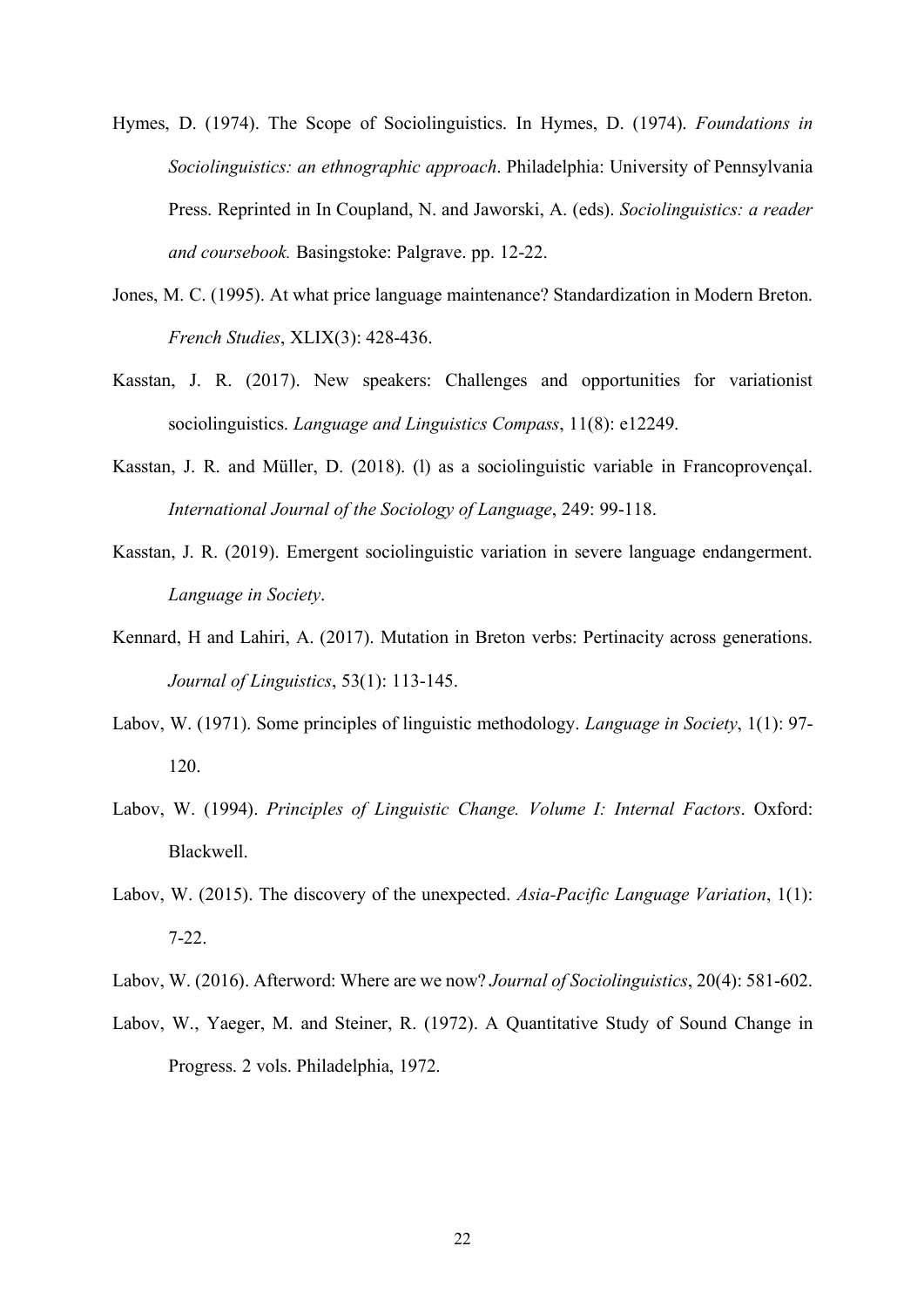- Lane, P., Costa, J. and De Korne, H. (eds.) (2018). *Standardizing Minority Languages: Competing Ideologies of Authority and Authenticity in the Global Periphery*. London: Routledge.
- Lippi-Green, R. (1994). Accent, standard language ideology and discrimination pretext in the courts. *Language in Society*, 23(2): 163-198.
- Meyerhoff, M. (2017). Writing a linguistic symphony: Analyzing variation while doing language documentation. *Canadian Journal of Linguistics*, 62(4): 525-549.
- Meyerhoff, M., Kasstan, J. R. & U. Horesh (eds.) (Fc.) Style and standards: Sociolinguistics in a global context. *Language Ecology*.
- Milroy, J., Milroy, L., Hartley, S. and Walshaw, D. (1994). (1994). Local and supra-local change in British English: the case of glottalisation. *English World-Wide*, 15: 1-33.

Ministère de la Culture. (2018). *Langues régionales*.

http://www.culture.gouv.fr/Thematiques/Langue-francaise-et-langues-de-France/Politiques-de-la-langue/Langues-de-France/Langues-regionales (Accessed: 17 April 2019).

- Mooney, D. (2017). Phonetic transfer in language contact: Evidence for equivalence classification in the mid-vowels of Occitan-French bilinguals. *Journal of the International Phonetic Association*, 44(3): 1-33.
- Müller, D. (2011a). Approches expérimentales en langue minorisée : Le cas de l'occitan. In: C. Blauth-Henke & M. Heinz (eds.), *Où en sont les études des langues régionales en domaine roman ? Données - méthodes - modèles de description*. Tübingen: Stauffenburg Verlag, pp. 49-60.
- Müller, D. (2011b). *Developments of the lateral in Occitan dialects and their Romance and cross-linguistic context*. Doctoral dissertation, Universitat de Tolosa 2 - Lo Miralh & Ruprecht-Karls-Universität Heidelberg.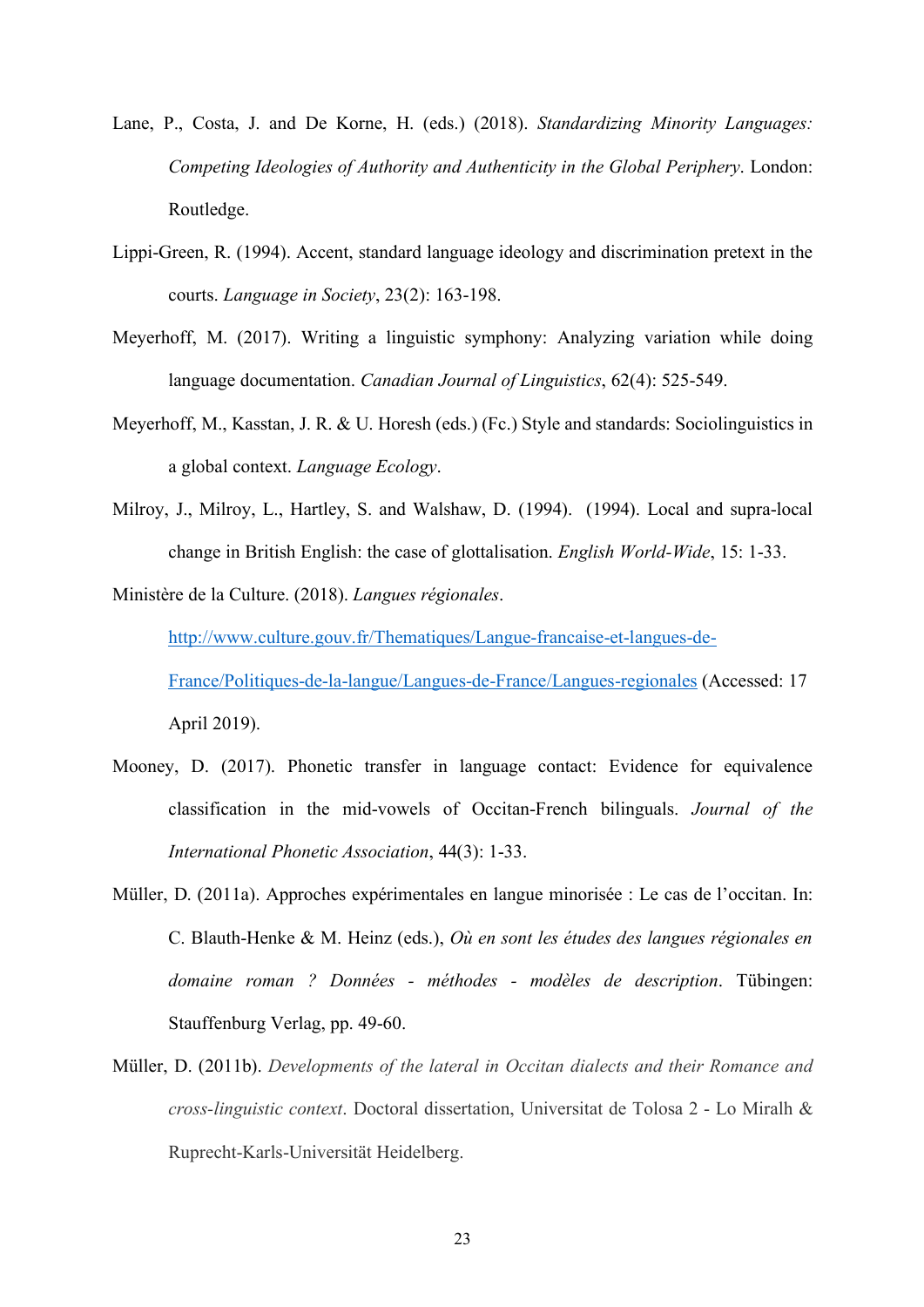- Nagy, N. & Meyerhoff, M. (2008). The social lives of language. In: M. Meyerhoff & N. Nagy (eds.), *Social Lives in Language – Sociolinguistics and Multilingual Speech Communities*. Amsterdam: John Benjamins, pp. 1-17.
- Oakes, L. (2017). Normative language policy and minority language rights: rethinking the case of regional languages in France. *Language Policy*, 16(4): 365-384.
- Ó Murchada, N. (2018) Renegotiating standard language and language standards in minority contexts. Paper to 'Global approaches to multilingualism and standardisation' conference. University of Cambridge.
- Pooley, T. (2000). Sociolinguistics, regional varieties of French and regional languages in France. *Journal of French Language Studies*, 10(2):117-157.
- Roger, G. (2019). The langues de France and the European Charter for Regional or Minority Languages: Keeping Ratification at Bay Through Disinformation: 2014–2015. In: M. Harrison and A. Joubert (eds.), French Language Policies and the Revitalisation of Regional Languages in the 21st Century. Basingstoke: Palgrave Macmillan, pp. 309- 333.
- Sankoff, D. and Labov, W. 1979. On the uses of variable rules. *Language in Society* 8(2): 189- 222.
- Sankoff, G. 1980 [1976]. *The Social Life of Language*. Philadelphia: University of Pennsylvania Press.
- Schiffman, H. F. (1996). *Linguistic Culture and Language Policy*. London: Routledge.
- Smakman, D. (2015). The westernising mechanism in sociolinguistics. In: D. Smakman and P. Heinreich (eds.), *Globalising Sociolinguistics: Challenging and Expanding Theory*. London: Routledge, pp. 16-36.
- Smith, J.-C. and Maiden, M. (1995). *Linguistic Theory and the Romance Languages*. Amsterdam: John Benjamins.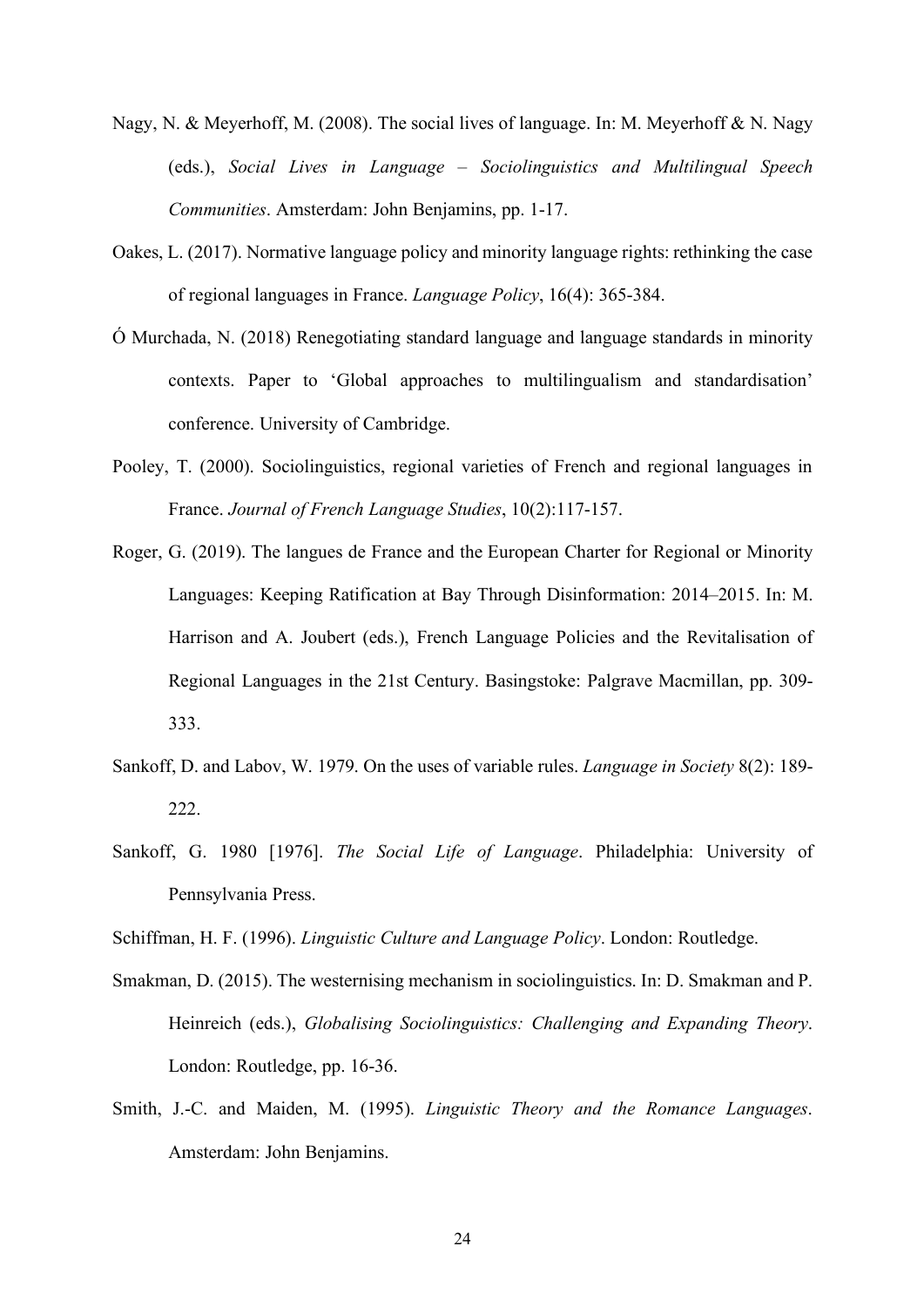- Spence, N. C. W. (1957). L'assibilation de l'r intervocalique dans les parlers jersiais. *Revue de linguistique romane*, 21: 270-88.
- Stanford, J, N. (2016). A call for more diverse sources of data: Variationist approaches in non-English contexts. *Journal of Sociolinguistics*, 20(4): 525-541.
- Stanford, J. N. and Preston, D. (eds.) (2009). *Variation in Indigenous Minority Languages*. Amsterdam: John Benjamins.
- Tabouret-Keller, A. (1981). Introduction. Regional Languages in France: current research in rural situations*. International Journal of the Sociology of Language*, 29: 5-14.
- Thiers, J. (1993). Language contact and Corsican polynomia. In: R. Posner and J. N. Green (eds.), *Trends in Romance Linguistics and Philology*. Vol 5. Berlin: Mouton de Gruyter, pp. 253-270.
- Thomason, S. (2001). *Language Contact: An Introduction*. Edinburgh: Edinburgh University Press.
- Trudeau, D. (1992). *Les Inventeurs du Bon Usage (1529-1647)*. Paris: Minuit.
- Trudgill, P. (1999). New-dialect formation and dedialectalisation: Embryonic and vestigial variants. *Journal of English Linguistics* 27(4): 319-327. Trudgill, P. (2011). *Sociolinguistic Typology.* Oxford: Oxford University Press. Villeneuve, A.-J. and Auger, J. (2013). 'chtileu qu'i m'freumereu m'bouque i n'est point coé au monne': Grammatical variation and diglossia in Picardie. *Journal of French Language Studies*, 23(1): 109-133.
- Vincent, D., Laforest, M., and Martel, G. (1995). Le corpus de Montréal 1995: Adaptation de la méthode d'enquête sociolinguistique pour l'analyse conversationnelle. *Dialangue*, 6: 29–46.
- Wheeler, M. (1988). Occitan. In: M. Harris and N. Vincent (eds.), *The Romance Languages*. London: Croom Helm, pp. 246-278.